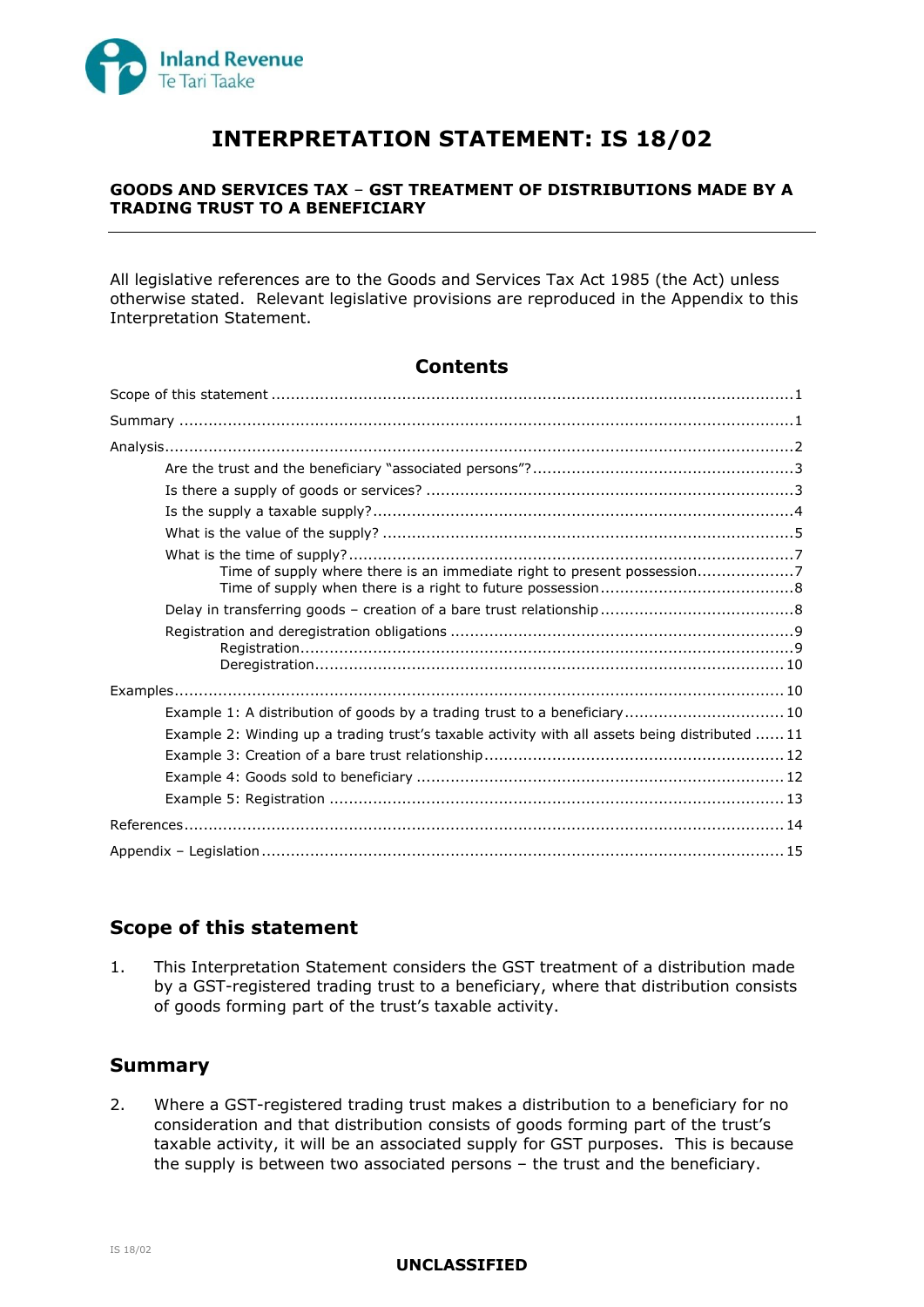- 3. The supply will likely be a taxable supply as it will be made in New Zealand in the course or furtherance of the GST-registered trading trust's taxable activity. However, in certain circumstances the supply could be an exempt supply under s 14.
- 4. The consideration for the supply is nil. This is because the beneficiary does not pay anything for this distribution of goods. However, GST is payable based on the value of a supply, not necessarily the consideration provided by the recipient. If the beneficiary uses the goods to make taxable supplies (or intends to), the value of the supply will be the consideration paid (ie, nil). Otherwise, the value of the supply will be the open market value of the goods.
- 5. The time of supply will vary depending on whether the goods vest in the beneficiary with an immediate right to present possession, or with a right to future possession. It also depends on whether the goods supplied can be removed or not.
	- If the distribution vests property in the beneficiary with a right to present possession and the property is to be removed, then the time of supply will be at the time of the removal.
	- If the distribution vests property in the beneficiary with a right to present possession and the property is not to be removed, then the time of supply will be at the same time as the resolution to distribute is made. This is because the property will be immediately available to the beneficiary at that point.
	- If the distribution vests property in the beneficiary with a right to future possession, the time of supply is at the time the beneficiary is permitted to remove the goods. It is unlikely that the beneficiary would be permitted to remove the property until the future date stipulated in the resolution to distribute. If the goods cannot be removed, the time of supply is the future date when those goods are made available.
- 6. In all cases, it is irrelevant that legal title might not have been transferred to the beneficiary at the time of supply (ie, on removal or when the goods are made available).
- 7. If there is a delay in the transfer of goods from the trust to the beneficiary, the delay may create a bare trust relationship. This means the trustee will hold the goods as bare trustee.
- 8. Distributions of goods to beneficiaries may trigger obligations on the trust to either register for or deregister from GST. However, distributions of all of the trust assets or distributions resulting in a substantial and permanent reduction in the size or scale of the trust's taxable activity will not of themselves trigger a liability to register for GST. Distributions of all of the trust's assets are likely to trigger a liability to deregister from GST though.

# **Analysis**

- 9. This Interpretation Statement considers the GST treatment of a distribution made by a GST-registered trading trust to a beneficiary, where that distribution consists of goods forming part of the trust's taxable activity. To determine the GST treatment of these distributions the following questions need to be considered:
	- Are the trust and the beneficiary "associated persons"?
	- Is there a supply of goods or services?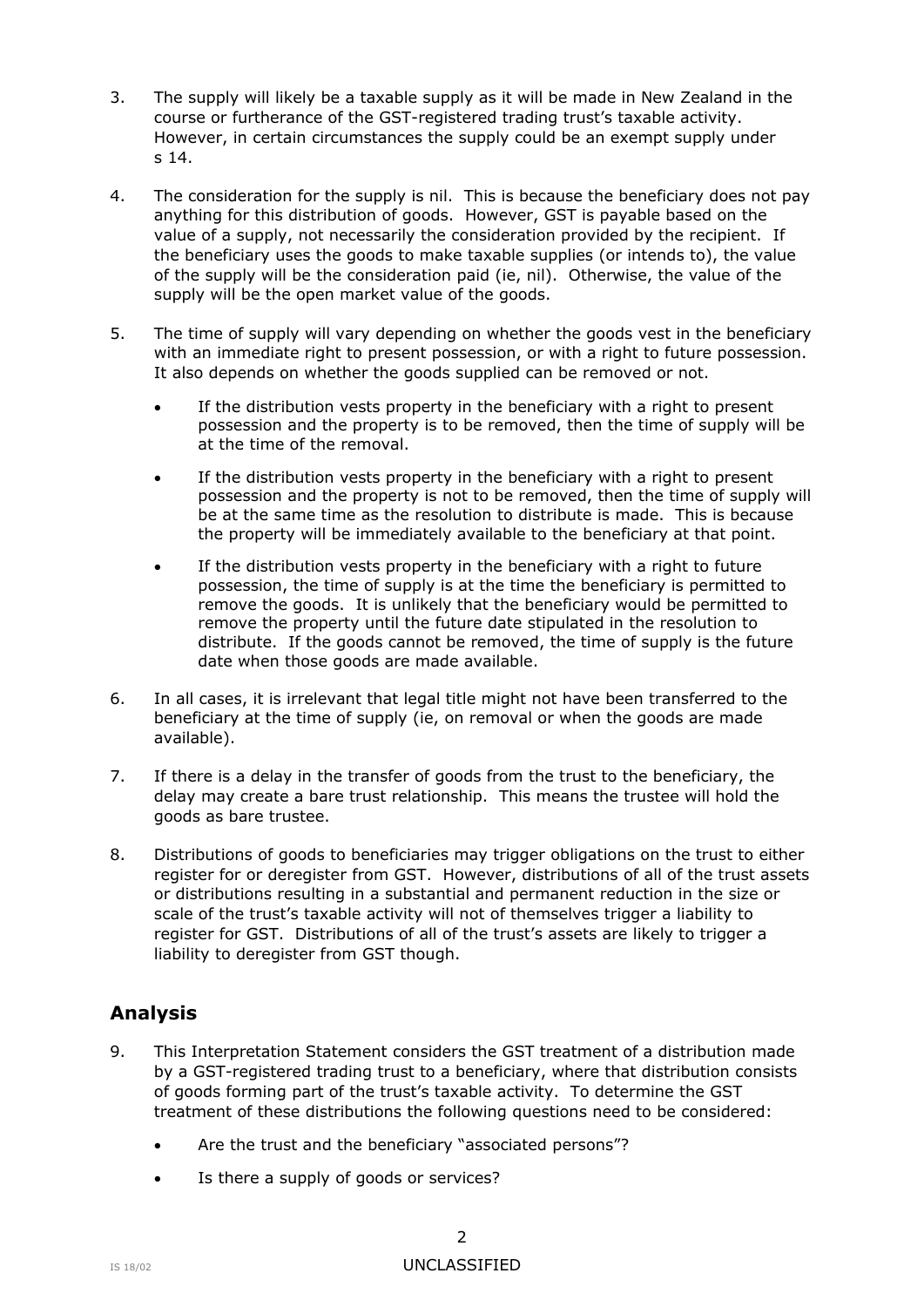- If there is a supply, is it a taxable supply?
- What is the value of the supply?
- What is the time of supply?
- 10. The Interpretation Statement will also consider:
	- the effects of any delay in making a distribution; and
	- any GST registration and deregistration obligations that might arise as a result of a distribution.
- 11. Examples are included at the end of this Interpretation Statement to illustrate some of the concepts discussed.

## **Are the trust and the beneficiary "associated persons"?**

- <span id="page-2-0"></span>12. If the trust and the beneficiary are associated persons, any supply made by the trust to the beneficiary will be an "associated supply" (s 2) and special rules will apply for determining the value and time of that supply.
- 13. Section 2A defines "associated persons". Of relevance is s 2A(1)(f), which confirms that a "trustee of a trust" and a beneficiary are associated persons, unless the beneficiary is a charitable or non-profit body.
- 14. "Unincorporated body" is defined in s 2 and includes "a trustee of a trust". Section 57(2)(a) explains that where an unincorporated body carries on a taxable activity, the members of that body (the trustees) shall not themselves be registered. Section 57(2)(d) explains that in these circumstances, the registration shall be in the name of the trust.
- 15. Consequently, it is the Commissioner's view that the reference to "trustee of a trust" in s 2A can also be read as a reference to the trust. The Commissioner therefore considers that a trust and a beneficiary are associated persons.

## **Is there a supply of goods or services?**

- 16. Distributions of goods by a trust to a beneficiary are often made for no consideration. The trust does not charge the beneficiary for the distribution and the beneficiary does not make any payment. This raises the issue of whether there is a supply for GST purposes.
- 17. "Supply" is defined widely in s 5(1) to include "all forms of supply". The courts interpret the word as meaning "to furnish with or provide".<sup>1</sup> In *C & E v Oliver* [1980] 1 All ER 353 (QB), a value added tax case concerning a similar definition of "supply", Griffiths J stated at 354–355:

There is no definition of "supply" in the Act itself, but it is quite clear from the language of the Act that "supply" is a word of the widest import …. **"Supply" is the passing of possession in goods pursuant to an agreement whereunder the supplier agrees to part with and the recipient agrees to take possession. By "possession" is meant, in this context, control over the goods, in the sense of having the immediate facility for their use. This may or may not involve the physical removal of the goods.**

[Emphasis added]

<sup>1</sup> *Databank Systems Ltd v CIR* (1987) 9 NZTC 6,213 (HC) at 6,223.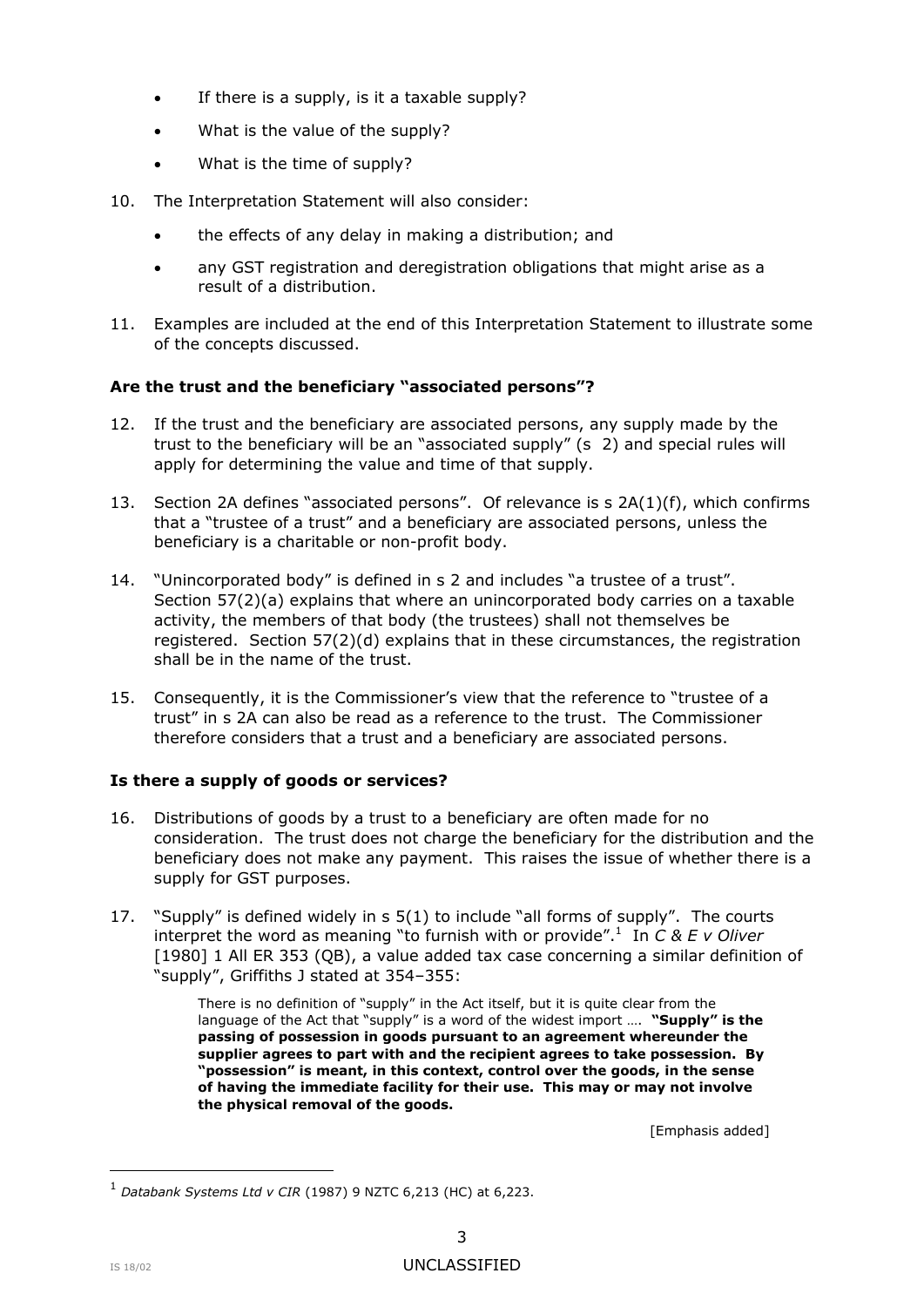- 18. Therefore, a supply exists where goods are distributed by a GST-registered trading trust to a beneficiary, where the distribution consists of goods forming part of the trust's taxable activity. The trust furnishes or provides the goods to the beneficiary. The trust agrees to part with possession of the goods and the beneficiary agrees to accept them.
- 19. However, not all supplies by a trust to a beneficiary are distributions. For example, in *The Trustee, Executors and Agency Company New Zealand Ltd v CIR* (1997) 18 NZTC 13,076 the taxpayer trust sold the trust's farmland to a beneficiary. This was not a distribution by the trust to the beneficiary but a sale of the trust's assets to that person. On the facts, this was taken to be an ordinary supply in the course or furtherance of the trust's taxable activity. This transaction was a sale and not a distribution of trust assets.

## **Is the supply a taxable supply?**

…

- 20. Where a GST-registered trading trust makes a distribution of goods to a beneficiary there will be supply for GST purposes. It must then be determined whether that supply is a taxable supply.
- 21. A "taxable supply" is defined in s 2(1) as "a supply of goods and services in New Zealand that is charged with tax under section 8 and includes a supply that section 11, 11A, 11AB or 11B requires to be charged at the rate of 0%".
- 22. Section 8(1) is the primary charging section:

#### **Imposition of goods and services tax on supply**

- (1) Subject to this Act, a tax, to be known as goods and services tax, shall be charged in accordance with the provisions of this Act at the rate of 15% on the supply (but not including an exempt supply) in New Zealand of goods and services, on or after 1 October 1986, by a registered person in the course or furtherance of a taxable activity carried on by that person, by reference to the value of that supply.
- 23. For the supply to be a taxable supply, it must be made in New Zealand "in the course or furtherance of a taxable activity". This phrase is not defined in the Act. The courts have held that the phrase "in the course of" includes "things belonging to or arising out of", encompassing "natural incidents" and "things necessarily incidental to" the activity. $<sup>2</sup>$  The courts have also held that a supply will be in the</sup> furtherance of the activity, even if it is not in the course of it, if it is made to "help, achieve, or advance" the purpose or object of the taxable activity.<sup>3</sup> The courts have held that a supply of goods that have been exclusively used for private purposes is not a supply in the course or furtherance of a taxable activity.<sup>4</sup>
- 24. The courts have interpreted the phrase "in the course or furtherance of a taxable activity" widely to cover any supplies made "in connection with" a taxable activity, including the sale of capital assets used in carrying on a taxable activity.<sup>5</sup> In

<sup>2</sup> *Public Trustee v Henderson & Pollard Ltd* [1956] NZLR 180 (Compensation Court) at 185–186; *Case M129* (1990) 12 NZTC 2,839 at 2,845.

<sup>3</sup> *Case N43* (1991) 13 NZTC 3,361 at 3,366.

<sup>4</sup> *Case P4* (1992) 14 NZTC 4,024 at 4,032. No comment was made on this aspect on appeal (*Newman v CIR* (1994) 16 NZTC 11,229 (HC); *Newman v CIR* (1995) 17 NZTC 12,097 (CA)). See also *Tax Information Bulletin* Vol 5, No 5 (October 1993):8, Questions We've Been Asked "Sale of Land was Part of Taxable Activity" in relation to the sale of land that was part of the taxpayer's wider taxable activity although not part of its main activity.

<sup>5</sup> *Case K55* (1988) 10 NZTC 453; *Hibell v CIR* (1991) 13 NZTC 8,195 (HC).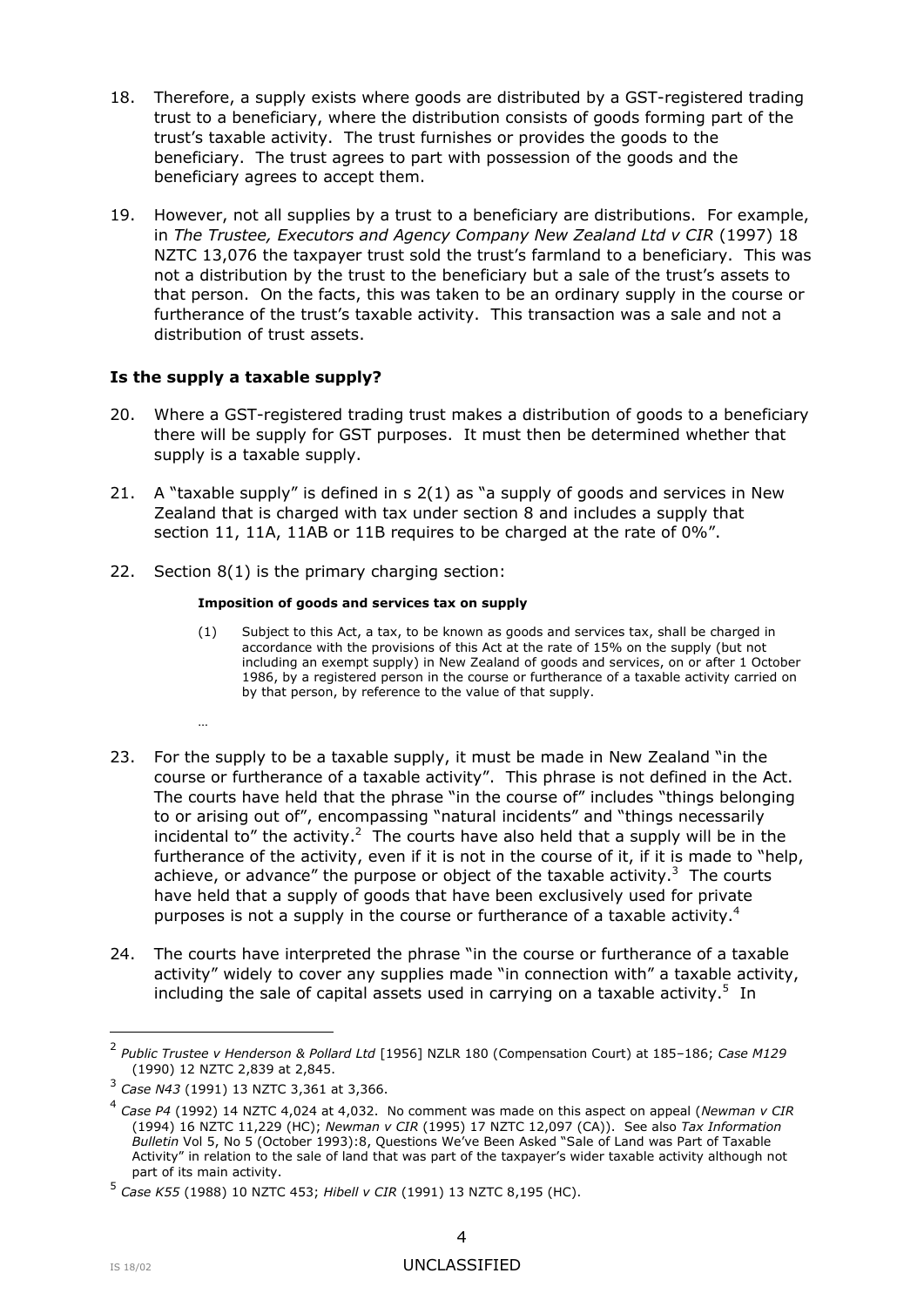*Case K55*, Judge Bathgate stated that there must be a discernible relationship or nexus between the goods supplied and the taxable activity, at 457:<sup>6</sup>

… "In the course or furtherance of" a taxable activity is not an altogether different concept from the income tax situation of "... in gaining or producing," the assessable income. **It may be that to discover whether a supply is in the course or furtherance of a taxable activity some discernible nexus should be apparent between the activity and the supply.** It would not appear inappropriate. As on the application of sec 104 of the *Income Tax Act* it is a question of fact and degree as to whether a supply is in the course or furtherance of a taxable activity carried on by the person concerned. **There must obviously be a discernible relationship between the supply and the activity in the form of a nexus for the supply to be in the course or furtherance of the activity.**

[Emphasis added]

- 25. When a trustee distributes goods to a beneficiary, the supply will be connected with the trust's taxable activity if the goods distributed formed part of the taxable activity. The fact that the trust claimed an input tax deduction for the goods when acquired is evidence of the connection between the goods and the trust's taxable activity. By distributing the goods to the beneficiary the goods are no longer available to the trust as of right (unless the beneficiary agrees to allow the trust to continue to use the goods). The discernible relationship between the taxable activity and the supply (the distribution) indicates that the supply to the beneficiary will be made in the furtherance (although not necessarily the course) of the taxable activity.
- 26. The rate of GST (if any) that will apply to a distribution will depend on whether the supply is a taxable supply or an exempt supply. For most supplies in New Zealand by a GST-registered trust to a beneficiary in the course or furtherance of a taxable activity, the rate of GST is 15% unless the compulsory zero-rating provisions or other special rules apply (see [\[68\]](#page-10-0)). In some circumstances the supply could be an exempt supply under s 14.

### **What is the value of the supply?**

- 27. The value of a supply is determined under s 10. Where the supply is for consideration, the value of the supply is determined under s 10(2):
	- (2) Subject to this section, the value of a supply of goods and services shall be such amount as, with the addition of the tax charged, is equal to the aggregate of, -
		- (a) to the extent that the consideration for the supply is consideration in money, the amount of the money:
		- (b) to the extent that the consideration for the supply is not consideration in money,—
			- (i) the open market value of that consideration, if subparagraph (ii) does not apply; or
			- (ii) the value of the consideration agreed by the supplier and the recipient, if subsection (2B) applies.
- 28. Where the supply is for no consideration, the value of the supply will be nil under s 10(19):

Subject to the foregoing provisions of this section where any supply is made for no consideration, the value of that supply shall be nil.

29. "Consideration" is defined in s 2(1):

<sup>6</sup> See also *CIR v Dormer & Anor* (1997) 18 NZTC 13,466 (HC) at 13,459, *Hibell*, *Case U37* (2000) 19 NZTC 9,353 at [38] and *Case V16* (2002) 20 NZTC 10,182 at [58].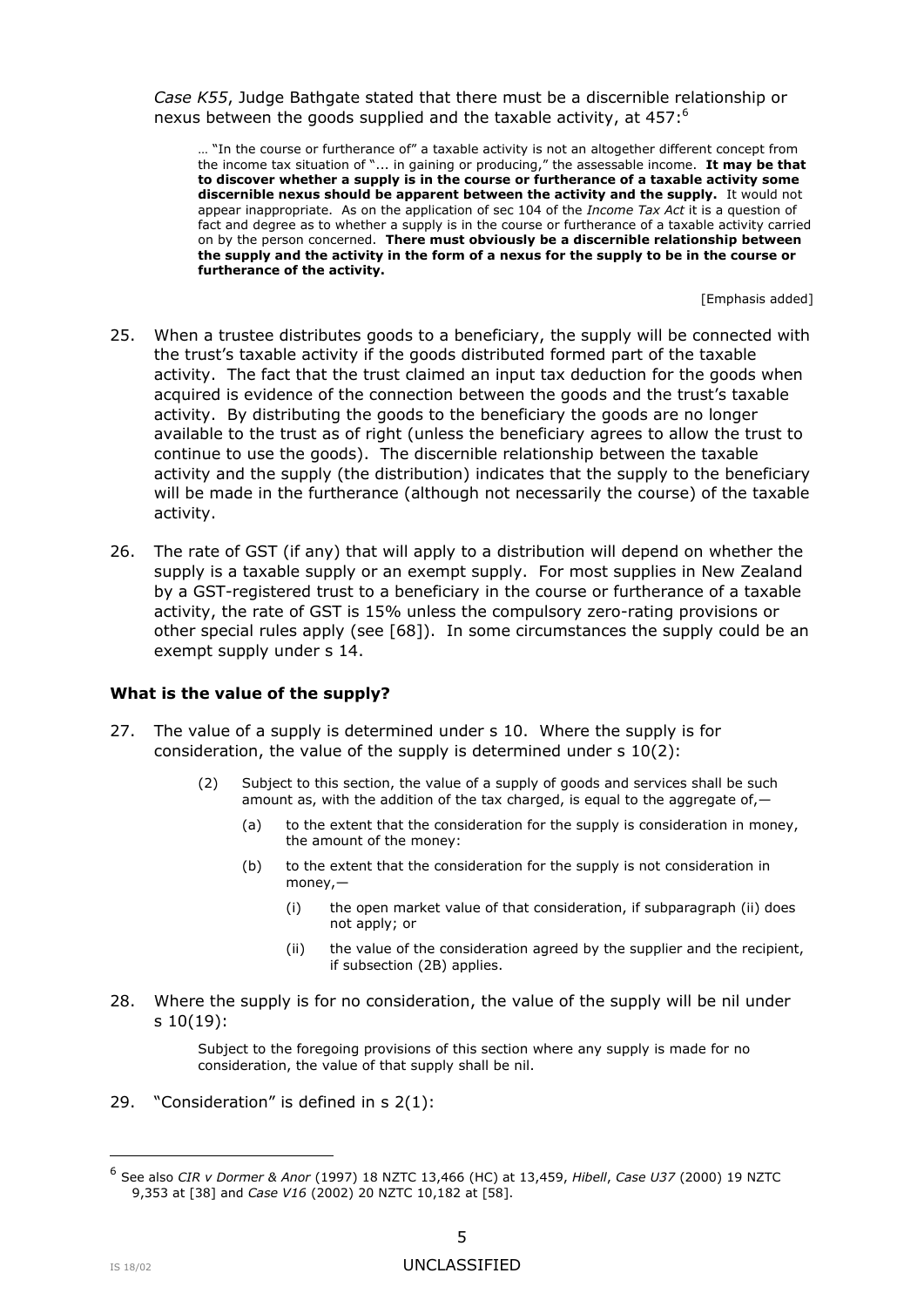**consideration**, in relation to the supply of goods and services to any person, includes any payment made or any act or forbearance, whether or not voluntary, in respect of, in response to, or for the inducement of, the supply of any goods and services, whether by that person or by any other person; but does not include any payment made by any person as an unconditional gift to any non-profit body

- 30. When a trustee distributes goods forming part of the trust's taxable activity to a beneficiary, the beneficiary is unlikely to be required to pay anything for the property, or to act or forbear to act in response to, or for the inducement of, the supply of the property. Therefore, it is likely that the consideration for the supply (the distribution) will be nil.
- 31. However, both s 10(2) and s 10(19) are subject to the other provisions in s 10. In particular, s 10 has special rules relating to associated supplies. As mentioned previously from [\[12\]](#page-2-0), "associated supply" is defined in s 2(1) and includes a supply made between a trust and a beneficiary.
- 32. The value of an "associated supply" is determined under s 10(3):
	- (3) Subject to subsections (3A), (3AB), (3B), (3C), (3D) and (8), the consideration for a supply is treated as being the open market value of the supply if—
		- (a) the supply is made by a person for no consideration or for a consideration that is less than the open market value of the supply; and
		- (b) the supply is an associated supply; and
		- (c) the supply is not a fringe benefit that the supplier has, or is deemed to have, provided or granted under the FBT rules of the Income Tax Act 2007 to the recipient, being a person employed under a contract of service by the supplier.
- 33. Where s 10(3) applies, it substitutes the open market value of the supply for the actual consideration.
- 34. Section 10(3) is subject to exceptions in ss 10(3A)–(3D). Of relevance are ss 10(3A) and 10(3AB):
	- (3A) Subsection (3) does not apply to a supply if—
		- (a) the recipient acquired the supply for the principal purpose of making taxable supplies; and
		- (b) the recipient is entitled to make a deduction under section 20(3) in respect of the supply, or would be entitled to make such a deduction if—
			- (i) the amount of the deduction were determined under section  $3A(3)(e)$ instead of under section 3A(3)(a):
			- (ii) there were consideration for the supply:
			- (iii) the supplier were a registered person who had complied with the requirements of the Act; and
		- (c) the supply is not a supply of financial services to which subsection (3B) applies.
	- (3AB) Subsection (3) does not apply to a supply of goods and services if the recipient—
		- (a) acquires the supply for no consideration; and
		- (b) from the time of the supply, applies the goods and services for the purpose of making taxable supplies.
- 35. Sections 10(3A) and 10(3AB) apply if the beneficiary uses (or intends to use) the goods to make taxable supplies. In this case (or where one of the other provisions that exclude the operation of  $s$  10(3) applies), the ordinary provisions for valuing the supply of goods and services apply (ss  $10(2)$  and  $10(19)$ ). This means the value of the supply will be nil. These rules prevent the beneficiary from obtaining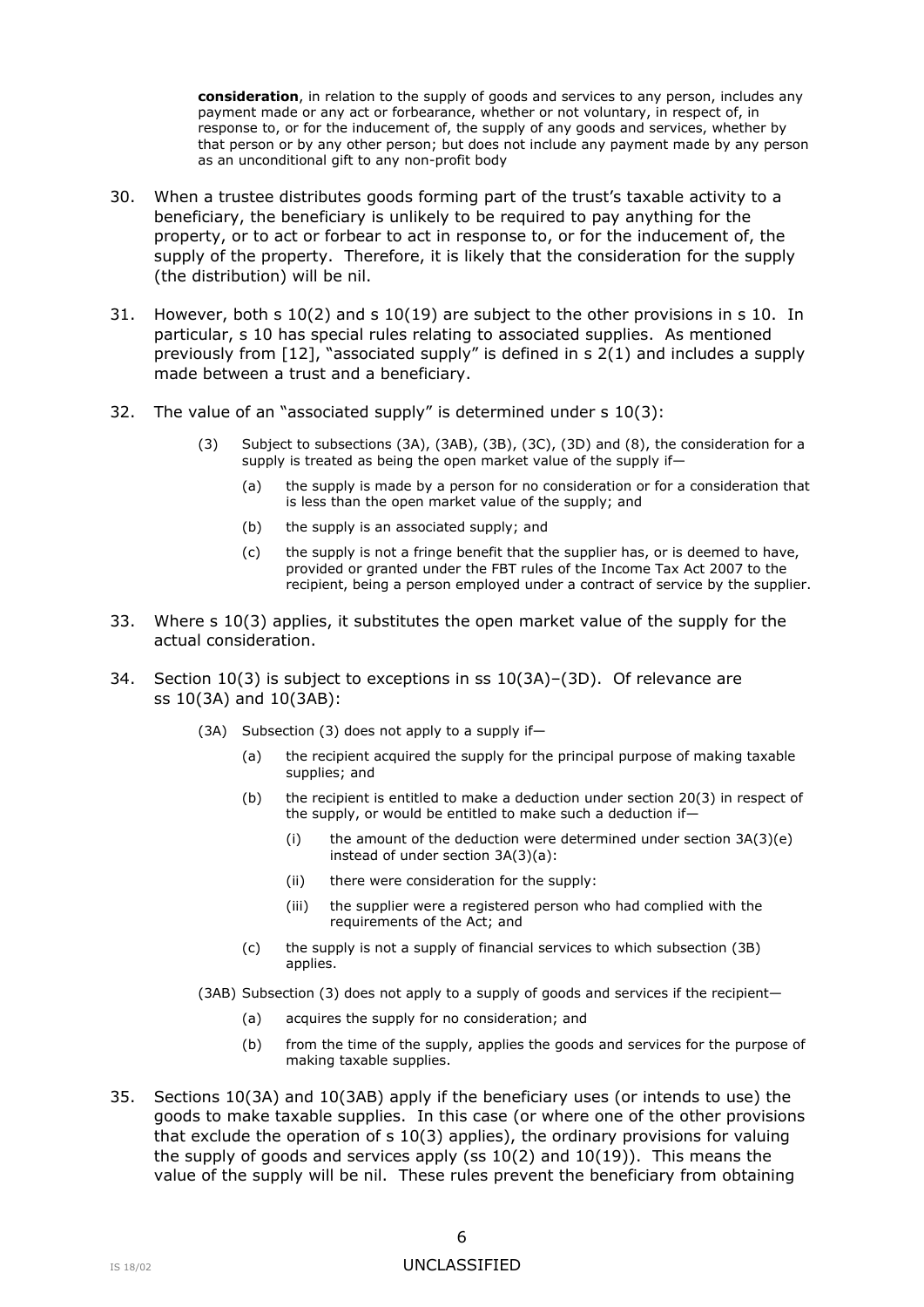an input tax deduction on the open market value of the goods when the beneficiary paid nothing for the distribution, being a supply between associated persons.

36. Therefore, if the beneficiary uses or intends to use the goods distributed to make taxable supplies, the value of the supply is nil. Otherwise, the value of the supply is the open market value of the goods.

## **What is the time of supply?**

…

…

…

37. Section 9(1) is the general time of supply rule. The time of supply is the earlier of the time the invoice is issued or the time any payment is received:

#### **9 Time of supply**

- (1) Subject to this Act, for the purposes of this Act a supply of goods and services shall be deemed to take place at the earlier of the time an invoice is issued by the supplier or the recipient or the time any payment is received by the supplier, in respect of that supply.
- 38. For distributions from a trust to a beneficiary, the general time of supply rule is overridden by the rules for associated supplies. This is because the trustee and the beneficiary are associated persons (s  $2A(1)(f)$ ) (see from [\[12\]](#page-2-0) above). The time of supply rule for associated supplies is at  $s \theta(2)(a)$ :
	- (2) Notwithstanding anything in subsection (1), a supply of goods and services shall be deemed to take place—
		- (a) if the supply is an associated supply, $-$ 
			- (i) in the case of a supply of goods which are to be removed, at the time of the removal; and
			- (ii) in the case of a supply of goods which are not to be removed, at the time when they are made available to the recipient; and

provided that this paragraph shall not apply in any case where an invoice is issued, or any payment is made, in respect of that supply, on or before the last day for furnishing the return in relation to the taxable period during which, but for this proviso, that supply would have been made:

- 39. The proviso at the end of  $s \theta(2)(a)$  is unlikely to apply to a trust distribution made for no consideration. This is because s 24(5)(a) states that a supplier is not required to provide a tax invoice if the consideration for a supply does not exceed \$50.
- 40. The time of supply for an associated supply will depend on whether the goods can be removed or not. In all cases, it is irrelevant that legal title may not yet have been transferred to the beneficiary at the time the goods are removed or made available.

### *Time of supply where there is an immediate right to present possession*

41. Where the beneficiary has an immediate right to present possession, the time of supply is at the time of removal of the goods. If the goods cannot be removed, the time of supply is when those goods are made available.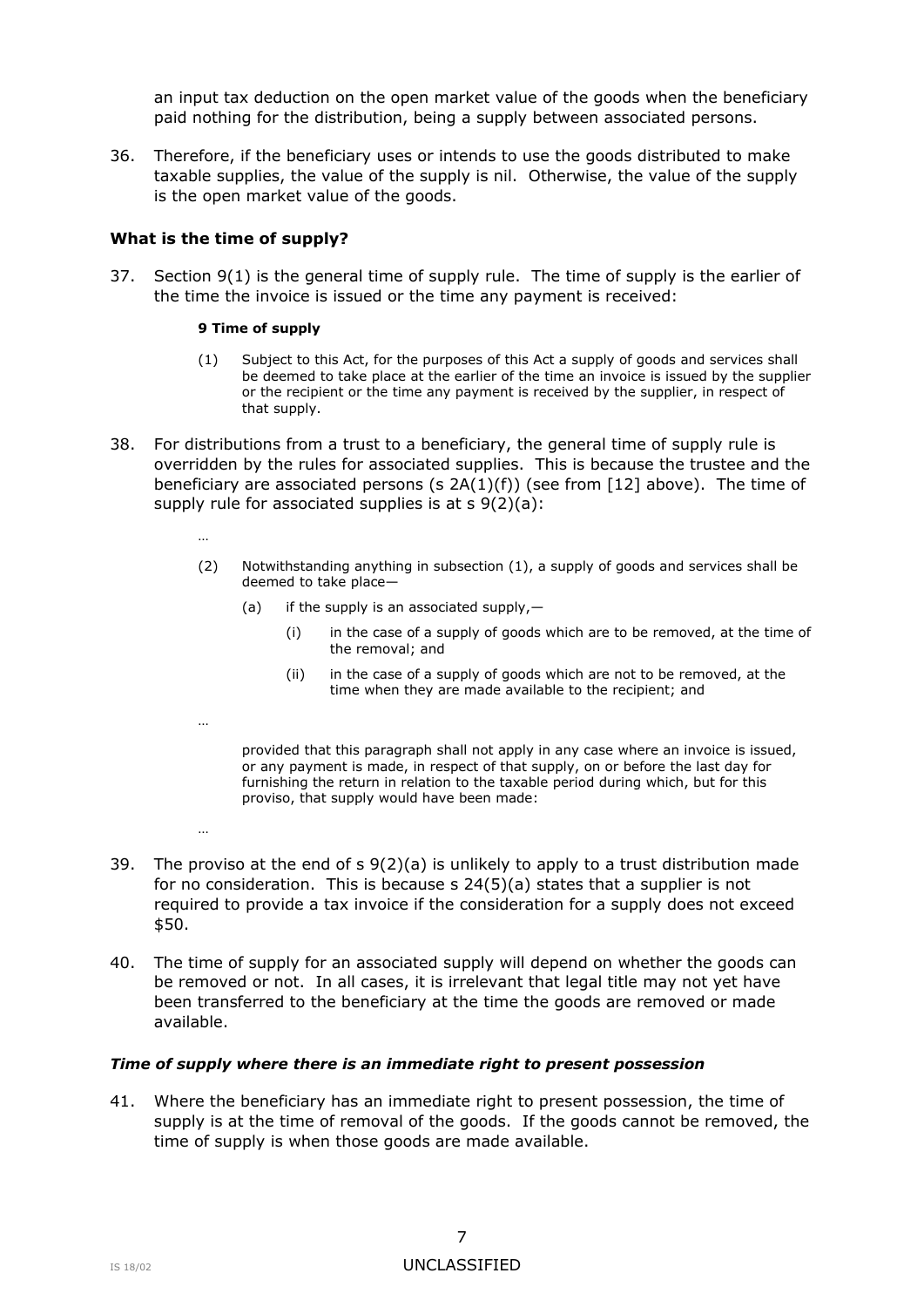#### *Goods can be removed*

42. Under s 9(2)(a)(i), if the distribution vests goods in the beneficiary with an immediate right to present possession, and the goods are to be removed, then the time of supply will be at the time of the removal. An example of goods that may be removed is a car. When the beneficiary takes possession of the car to drive it away, the time of supply will be triggered.

### *Goods cannot be removed*

43. Under s 9(2)(a)(ii), if the property vested in the beneficiary is goods that are not to be removed, then the time of supply will be at the time the goods are made available to the beneficiary. An example of goods that are not to be removed is a building. If a distribution vests property in the beneficiary with an immediate right to present vacant possession, the property will be "made available" to the beneficiary. This means that the time of supply will be at the same time as the resolution to distribute is passed.

### *Time of supply when there is a right to future possession*

44. Where the beneficiary has a right to future possession, the time of supply is at the time the beneficiary is permitted to remove the goods. It is unlikely that the beneficiary would be permitted to remove the property until the future date stipulated in the resolution to distribute. If the goods cannot be removed, the time of supply is the future date when those goods are made available.

## **Delay in transferring goods – creation of a bare trust relationship**

45. Where a trust resolves to distribute goods to a beneficiary (either with a right to present possession or future possession), there may sometimes be a delay in the transfer of the goods. This delay may create a bare trust relationship. This means the trustee will hold the goods as a bare trustee. *The Laws of New Zealand: Trusts* (online ed, LexisNexis NZ Limited at [120]) defines a "bare trustee" as follows:

> **Meaning of "bare trustee".** A "bare trustee" is a person who holds property in trust for the absolute benefit and at the absolute disposal of other persons who are of full age and sui juris in respect of it, and who has personally no present beneficial interest in it and no duties to perform in respect of it except to convey or transfer it to persons entitled to hold it, and he or she is bound to convey or transfer the property accordingly when required to do so.<sup>1</sup>

…

1 *Christie v Ovington* (1875) 1 Ch D 279, *Morgan v Swansea Urban Sanitary Authority* (1878) 9 Ch D 582, *Re Docwra* (1885) 29 Ch D 693, *Re Cunningham and Frayling* [1891] 2 Ch 567 at 571 and 572 per Stirling J, *Re Blandy Jenkins' Estate* [1917] 1 Ch 46 (where the earlier authorities were reviewed), and *Schalit v Joseph Nadler Ltd* [1933] 2 KB 79. A bare trustee may originally have had duties in respect of the property which have since ceased (*Christie v Ovington* (1875) 1 Ch D 279 at 281 per Hall V-C) or which have been superseded by a request from the persons entitled to the property to convey it to them (*Morgan v Swansea Urban Sanitary Authority* (1878) 9 Ch D 582 at 585 per Jessel MR). A person who has personally an existing beneficial interest of any kind in the trust property is in no circumstances a bare trustee of it: *Lysaght v Edwards* (1876) 2 Ch D 499 at 506 per Jessel MR.

A bare trustee has no equity in the property subject to the trust, and so has no interest which can be charged*: Motor Vehicle Dealers' Institute Inc v UDC Finance* (1991) Ltd [1994] 1 NZLR 659. See observations on the meaning of "bare trustee" in *Herdegen v Federal Commissioner of Taxation* (1988) 84 ALR 271. Common examples of bare trustees are solicitors' nominee companies and contributory mortgage nominee companies: …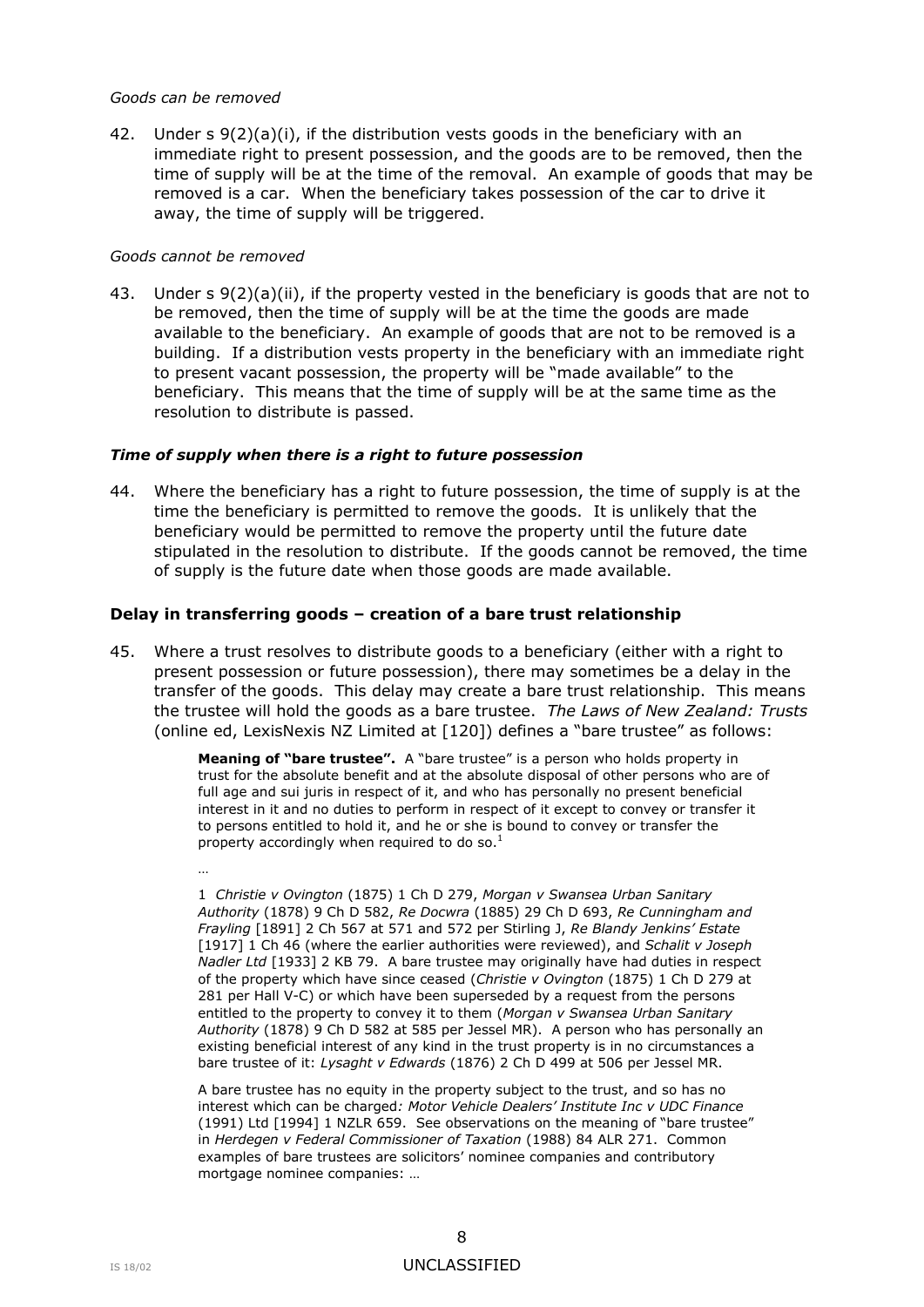- 46. An example might be the transfer of a commercial building which has been vested in the beneficiary by valid resolution of the trustee. If the transfer of legal title to the beneficiary was delayed, it is likely that the trustee holds the building as a bare trustee for the beneficiary during that intervening period.
- 47. For GST purposes, unless the trustee and the beneficiary agree otherwise, the bare trustee acts as the agent of the beneficiary.<sup>7</sup> This means that:
	- supplies by or to a bare trustee are treated as supplies that are made by or to the beneficiary;<sup>8</sup>
	- any activity involving supplies for a property subject to a bare trust is carried out by the beneficiary;<sup>9</sup>
	- when a bare trustee transfers legal title to the beneficiary there is no GST supply. $10$
- 48. Consequently, when a trust passes a resolution to distribute property to a beneficiary with an immediate right to possession, there will be a supply by the trust to the beneficiary. If, after the distribution, the trustee holds legal title to the property for the beneficiary as bare trustee, there will be no supply for GST purposes when the trustee transfers the legal title to the beneficiary.
- 49. An example of this can be seen in *Case R1*.<sup>11</sup> The Commissioner successfully argued that the New Zealand resident legal owner of a vessel purchased from overseas sellers held that vessel on bare trust for the taxpayer (the New Zealand resident beneficial owner). The Taxation Review Authority accepted this meant that the transfer of the legal ownership of the vessel to the taxpayer (as the beneficial owner) was not a taxable supply and the taxpayer was not entitled to an input tax deduction. This was because the supply was made overseas and there was no supply between the bare trustee and the taxpayer (as beneficial owner of the vessel).

## **Registration and deregistration obligations**

50. Where a trading trust makes a distribution of all or part of its taxable activity, it may trigger registration or deregistration obligations.

## *Registration*

- 51. A trading trust will be liable to register for GST under s 51 if it makes taxable supplies in New Zealand in excess of \$60,000 in a 12-month period.
- 52. If a trading trust is not liable to be registered for GST and it decides to wind up the trust by making a distribution of all the trust assets to a beneficiary (with a value in excess of \$60,000), this supply will not trigger a liability to register. This is

<sup>7</sup> QB 16/03: "Goods and Services Tax – GST treatment of bare trusts" *Tax Information Bulletin* Vol 28, No 5 (June 2016):16.

<sup>8</sup> Section 60; *CIR v Campbell Investments & Anor* (2004) 21 NZTC 18,559 (HC); *Case R1* (1994) 16 NZTC 6,001.

<sup>9</sup> QB 16/03: "Goods and Services Tax – GST treatment of bare trusts" *Tax Information Bulletin* Vol 28, No 5 (June 2016):16.

<sup>10</sup> *CIR v Campbell Investments & Anor* (2004) 21 NZTC 18,559 (HC).

<sup>11</sup> *Case R1* (1994) 16 NZTRC 6,001. On appeal, and with new evidence regarding the ownership of the vessel, the Commissioner accepted the legal owner was also the beneficial owner of the vessel. This meant there was, on the facts, no bare trust and the supply to the taxpayer by the legal (and beneficial) owner was a taxable supply: *Union Corporate Services Ltd v CIR* (1997) 18 NZTC 13,151.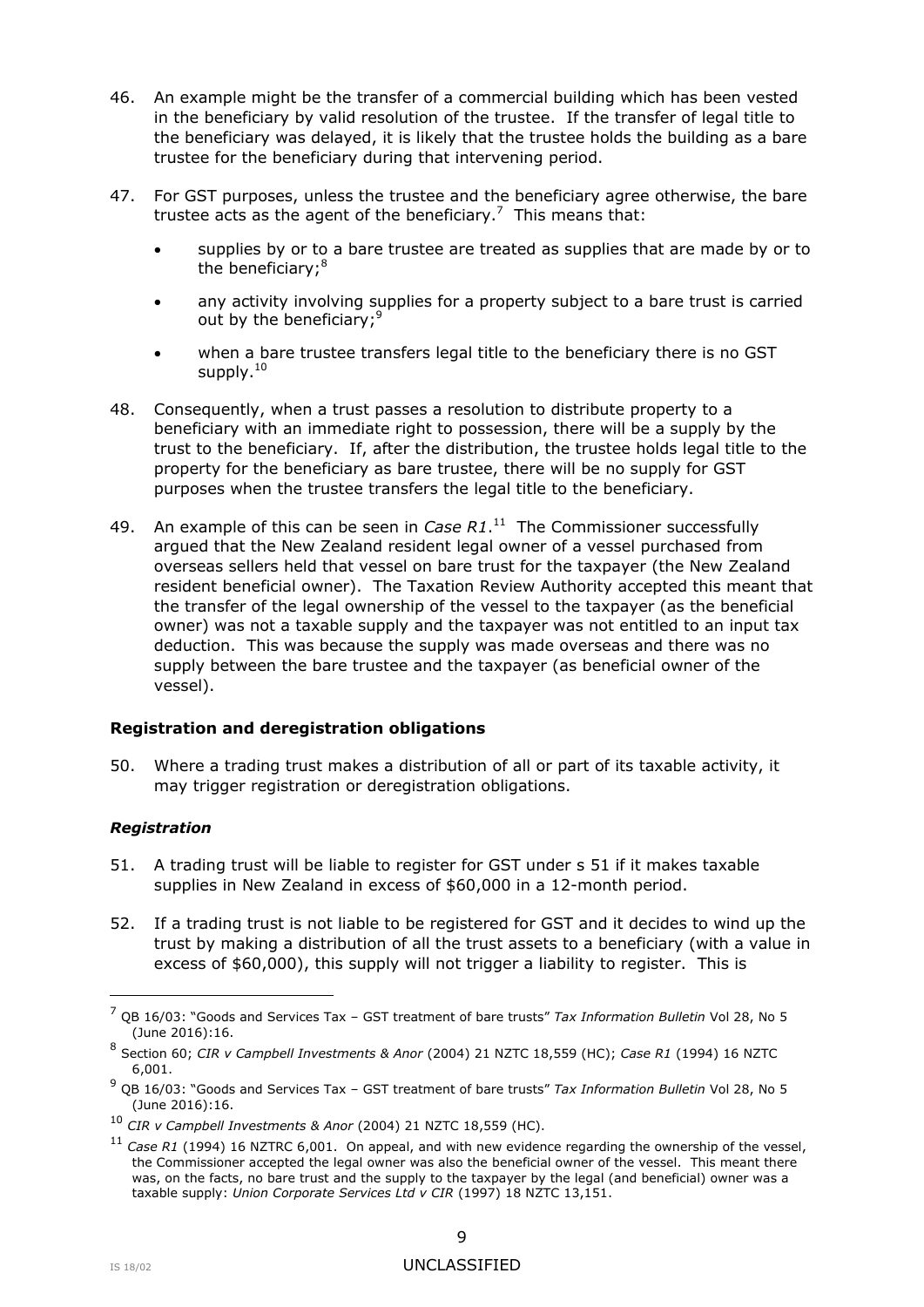because the liability to register is subject to the proviso in s 51(1) and paragraphs  $(c)-(e)$ . The proviso and s  $51(1)(c)$  state:

> provided that any such person shall not become liable where the Commissioner is satisfied that that value will exceed that amount in that period solely as a consequence of—

- (c) any ending of, including a premature ending of, or any substantial and permanent reduction in the size or scale of, any taxable activity carried on by that person; or
- 53. As the distribution of all the trust's assets would result in the ending of the trust's taxable activity, the value of the distribution will not count towards the \$60,000 registration threshold and there will be no liability to register for GST.

### *Deregistration*

…

- 54. If a GST-registered trading trust distributes all the trust's assets to a beneficiary so that the trust ceases to carry on a taxable activity, the trust must inform the Commissioner of this fact within 21 days of the date of cessation (s 52(3)). The trust must also provide the Commissioner with the date on which the trust ceased to carry on the taxable activity and whether it intends to carry on any taxable activity within 12 months from that date (s 52(4)).
- 55. Following notification, the Commissioner will cancel the trust's GST registration with effect from the last day of the taxable period during which all such taxable activities ceased (or from such other date as may be determined by the Commissioner).

# **Examples**

56. The following examples are included to assist in explaining the application of the law.

### **Example 1: A distribution of goods by a trading trust to a beneficiary**

- 57. The Cheery Trading Trust is a GST-registered trust. It carries on a car rental business. The Cheery Trading Trust decides to make a distribution of a car to Benedict, a beneficiary of the Cherry Trading Trust. Benedict has just turned 20 and is about to start university.
- 58. The distribution of the car to Benedict will be a taxable supply for GST purposes. This is because the car is part of the Trust's taxable activity.
- 59. The consideration for the supply is nil. This is because Benedict is not paying anything for this distribution. Special value of supply rules apply to this transaction because the supply is an associated supply. As Benedict does not intend to use the goods to make taxable supplies, the value of the supply will be the open market value of the car  $(s 10(3))$  and the Trust will need to account for output tax on this supply.
- 60. If Benedict was registered for GST and intended to use the car in his business to make taxable supplies, the value of supply will be the consideration (ie, nil) (ss 10(3A) and 10(3AB)). The Trust would therefore not need to account for any output tax on this supply. Similarly, Benedict could not claim any input tax on the car.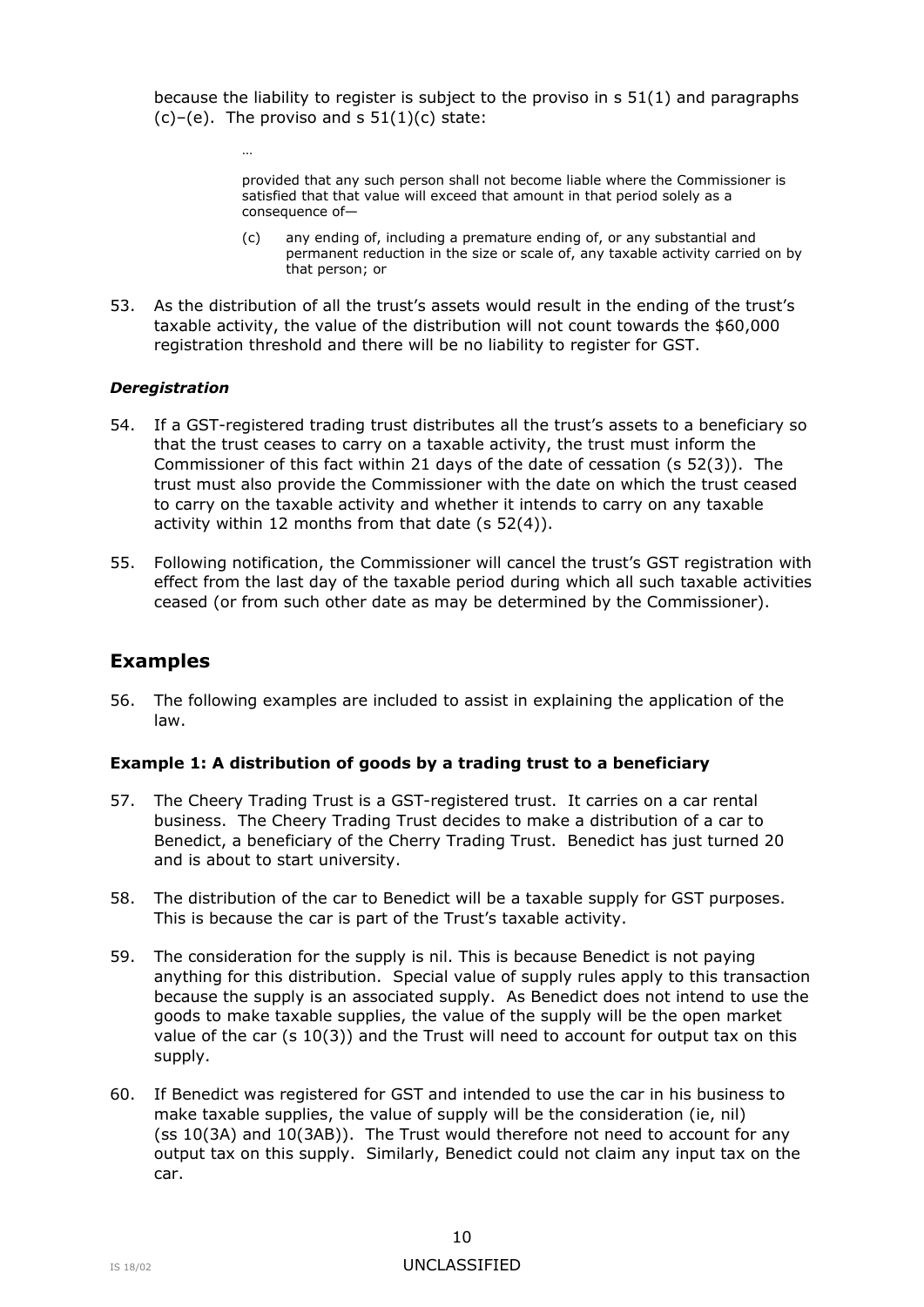- 61. Special time of supply rules apply to this transaction because the supply is an associated supply. As Benedict has been vested with an immediate right to present possession, the time of supply will be the time Benedict takes possession of the car  $(s \theta(2)(a))$ . It is irrelevant that legal title in the car might not have been transferred to Benedict at the time of removal.
- 62. If Benedict has been vested with a right to future possession (ie, when the rental car is returned in two weeks' time), then that future date will be the time of supply.

### **Example 2: Winding up a trading trust's taxable activity with all assets being distributed**

- 63. The Wonderful Trading Trust is a GST-registered trust that carries on a property investment business. It owns three commercial properties. The trustee decides to wind up the Trust's taxable activity and distribute all the Trust's assets to Benicia, the beneficiary. Benicia is registered for GST and intends to carry on a property investment business in her own name.
- 64. For GST purposes, the Trust makes a supply of the property to Benicia. Because the Trust is distributing all the property that formed part of its taxable activity, s 6(2) applies. Section 6(2) states:

#### **6(2) Beginning and ending**

Anything done in connection with the beginning or ending, including a premature ending, of a taxable activity is treated as being carried out in the course or furtherance of the taxable activity.

- 65. Section 6(2) therefore treats the supply of the goods as being carried out in the course or furtherance of the taxable activity since the distribution is made in connection with the ending of a taxable activity. Therefore, the supply by way of distribution is a taxable supply.
- <span id="page-10-1"></span>66. The value of the supply must be determined under s 10(3) as it is a supply for no consideration. As Benicia intends to use the properties distributed for the purpose of making taxable supplies, the value of the supply is nil.
- 67. The properties distributed to Benicia are immediately available. This means the time of supply will be at the same time as the resolution to distribute the property is passed. It is irrelevant for GST purposes that it then takes the trustees six weeks for the title to the properties to be registered in Benicia's name.

### *Zero-rating*

<span id="page-10-0"></span>68. Particular provisions under the Act allow for or require zero-rating in these circumstances. For example, under  $s 11(1)(m)$  the supply may be zero-rated if it is the supply of a taxable activity as a going concern and the beneficiary is registered for GST. If the supply consists wholly or partly of land and the beneficiary is registered for GST,  $s 11(1)(mb)$  requires the supply to be zero-rated. However, as noted at [\[66\]](#page-10-1), the value of the supply is nil and so whether the supply is standardrated or zero-rated will not affect the GST output tax payable by the Trust or the input tax deductible by Benicia.

### *De-registration*

69. As the Trust has now ceased to carry on any taxable activities, it must inform the Commissioner of this fact within 21 days of the date of cessation (s 53(3)). Following notification, the Commissioner will cancel the GST registration of the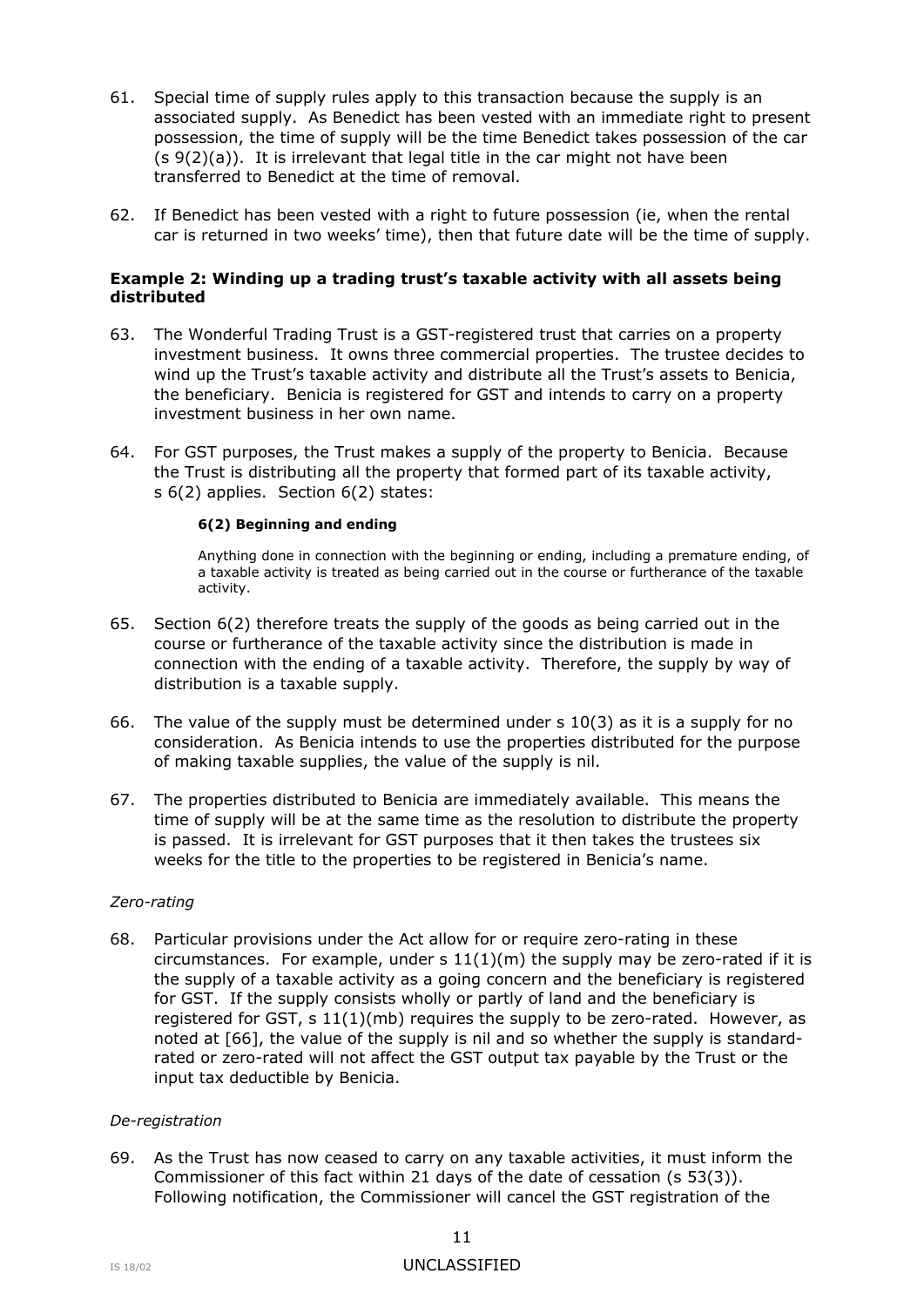Trust with effect from the last day of the taxable period during which all such taxable activities ceased (or from such other date as may be determined by the Commissioner).

- 70. The Trust must provide the Commissioner with the date on which the Trust ceased to carry on the taxable activity and whether it intends to carry on any taxable activity within 12 months from that date (s 52(4)).
- 71. As the Wonderful Trading Trust has now ceased to carry on a taxable activity, it must file a final GST return for the part of the last taxable period for which it was registered (s  $16(4)$ ).

## **Example 3: Creation of a bare trust relationship**

- 72. The Blissful Trading Trust carries on a property renovation business. It purchases residential properties, renovates them and then sells them for a profit. It currently owns two residential properties. The Trust resolves to distribute one of the properties to Benjamin, a beneficiary of the Blissful Trading Trust. The resolution provides for Benjamin to have immediate possession of the property. The trustees are aware that Benjamin is looking for somewhere to live when he returns from his OE, where he is currently trekking in Nepal.
- 73. The distribution of the property to Benjamin will be a taxable supply for GST purposes. This is because the property is part of the Blissful Trading Trust's taxable activity.
- 74. As Benjamin intends to live in the property, the value of the supply will be deemed to be the open market value under s 10(3). For the same reason, the zero-rating provision in s 11(1)(mb) will not apply meaning that the supply will be standardrated.
- 75. As the property was vested in Benjamin with immediate possession, the time of supply is at the same time as the resolution to distribute the property is passed. It is irrelevant that this time of supply does not coincide with the date that the legal title passed in the property to Benjamin following his return to New Zealand and signing the transfer documents.
- 76. As there is a delay in transferring the property to Benjamin, a bare trust arises. This means the trustee of the Blissful Trading Trust will hold the property as a bare trustee. A bare trustee acts as agent for the beneficiary until legal title is subsequently transferred to the beneficiary.
- 77. When the trustee subsequently transfers legal title to Benjamin there will be no supply, as the supply occurs when the property is made available to Benjamin.

## **Example 4: Goods sold to beneficiary**

- 78. The Happy Trading Trust carries on the taxable activity of a paper mill. Benny, a beneficiary of the Happy Trading Trust carries on a publishing business. The Happy Trading Trust sells four pallets of paper to Benny for use in his publishing business. Benny pays the Trust market value for the paper.
- 79. This is not a distribution by the Trust. It is simply an ordinary supply in the course or furtherance of the Trust's taxable activity made at market value. The value of the supply is the open market value, as determined under  $s$  10(3) (as this is still an associated supply for GST purposes).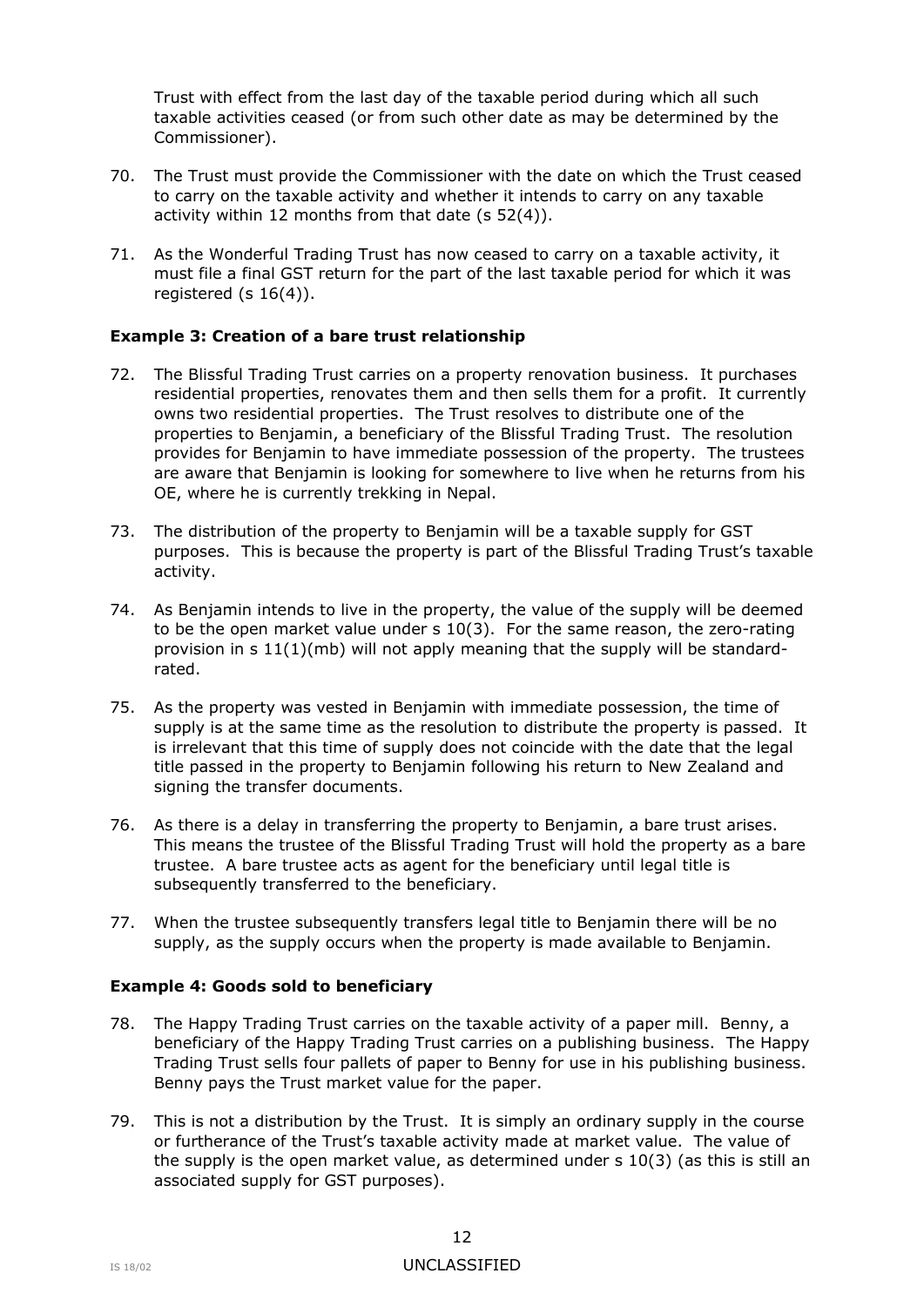80. The time of supply rules for associated persons will apply to this transaction. As the four pallets of paper are to be removed,  $s \theta(2)(a)(i)$  states that the time of supply will be when the paper is removed.

## **Example 5: Registration**

- 81. The Joyful Trading Trust owns a commercial property with an annual rent of \$30,000. As this is the only asset owned by the Trust, it is not liable to register for GST under s 51, as it does not make taxable supplies in New Zealand in excess of \$60,000 in a 12-month period.
- 82. The Trust decides to distribute the commercial property to Benita the beneficiary. The supply is a taxable supply for GST purposes. Benita is not registered for GST and does not carry on a taxable activity. She intends to convert the commercial property into a family home.
- 83. The distribution by the Trust to Benita is an "associated supply" for GST purposes. This means the value of the supply must be determined under s 10(3). As the property is not going to be used to make taxable supplies, s 10(3A) does not apply. This means the value of the supply for GST purposes must be the open market value, which is \$800,000.
- 84. While the taxable supply by the Trust is in excess of the \$60,000 registration threshold, it does not trigger a liability to register. This is because the liability to register is subject to the proviso in  $s$  51(1) and paragraphs (c)–(e).
- 85. As the distribution to Benita has resulted in the ending of taxable activity carried on by the Trust, paragraph (c) applies and therefore the value of the distribution will not count towards the \$60,000 registration threshold.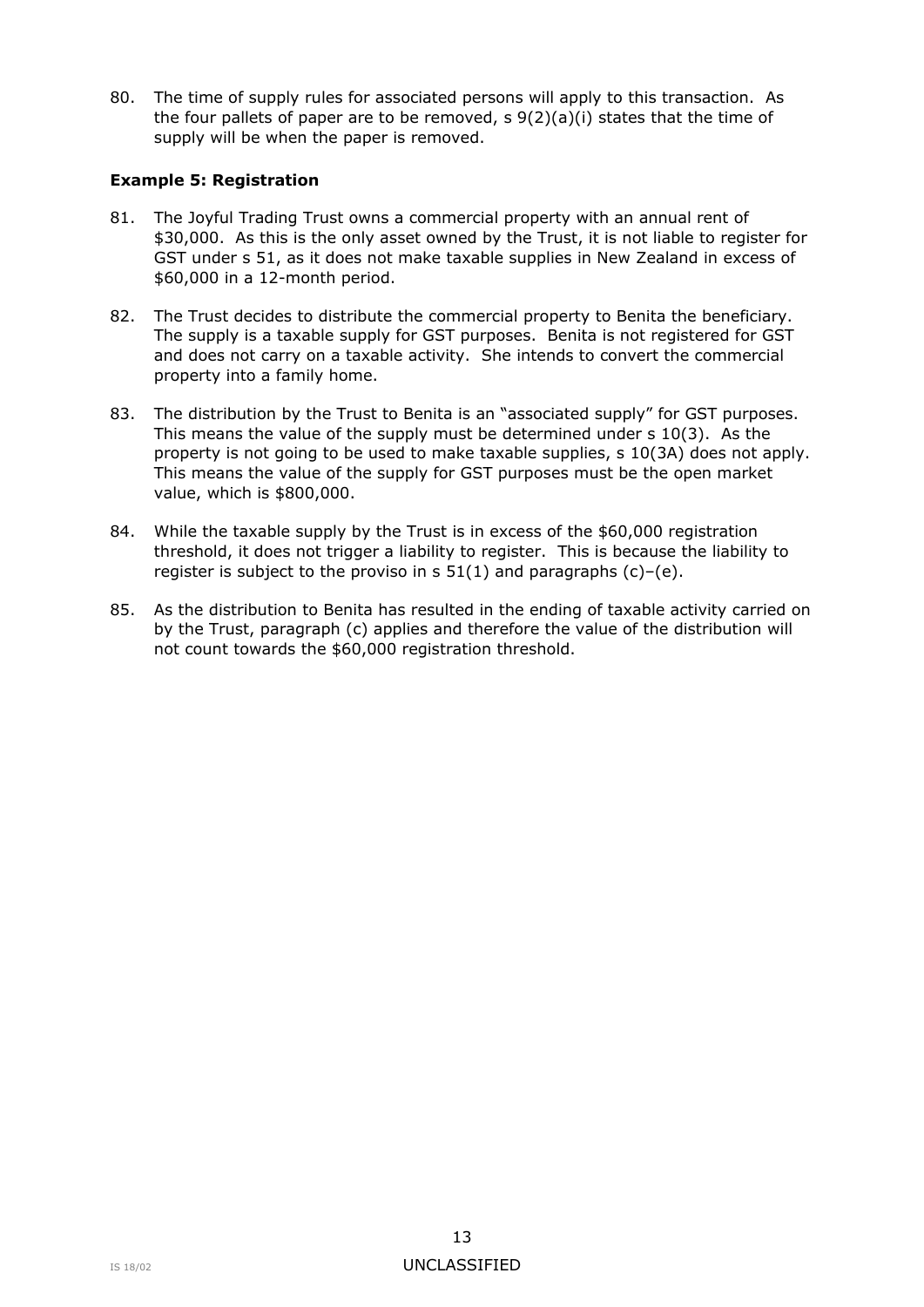# **References**

#### **Related rulings/statements**

QB 16/03: "Goods and Services Tax – GST treatment of bare trusts" *Tax Information Bulletin* Vol 28, No 5 (June 2016):16 QB 16/03: "Goods and Services Tax – GST treatment of bare trusts" *Tax Information Bulletin* Vol 28, No 5 (June 2016):16 QWBA: "Sale of Land was part of taxable activity" *Tax Information Bulletin* Vol 5, No 5 (October 1993):8

### **Subject references**

Associated persons, associated supply, bare trust, beneficiaries, consideration, distribution, GST, supply, taxable activity, taxable supply, trustees, trusts, unincorporated body

#### **Legislative references**

Goods and Services Tax Act 1985 – ss 2, 2A, 5, 6, 8, 9, 10, 11, 11A, 11AB, 11B, 14, 16, 24, 51, 52, 53, 57, 60

#### **Case references**

*C & E v Oliver* [1980] 1 All ER 353 (QB) *CIR v Campbell Investments & Anor* (2004) 21 NZTC 18,559 (HC) *CIR v Dormer & Anor* (1997) 18 NZTC 13,466 (HC) *Case K55* (1988) 10 NZTC 453 *Case M129* (1990) 12 NZTC 2,839 *Case N43* (1991) 13 NZTC 3,361 *Case P4* (1992) 14 NZTC 4,024 *Case R1* (1994) 16 NZTC 6,001 *Case U37* (2000) 19 NZTC 9,353 *Case V16* (2002) 20 NZTC 10,182 *Databank Systems Ltd v CIR* (1987) 9 NZTC 6,213 (HC) *Hibell v CIR (1991)* 13 NZTC 8,195 (HC) *Newman v CIR* (1995) 17 NZTC 12,097 (CA) *Public Trustee v Henderson & Pollard Ltd* [1956] NZLR 180 (Compensation Court) *The Trustee, Executors and Agency Company New Zealand Ltd v CIR* (1997) 18 NZTC 13,076 *Union Corporate Services Ltd v CIR* (1997) 18 NZTC 13,151

#### **Other references**

*The Laws of New Zealand: Trusts* online ed, LexisNexis NZ Limited [120]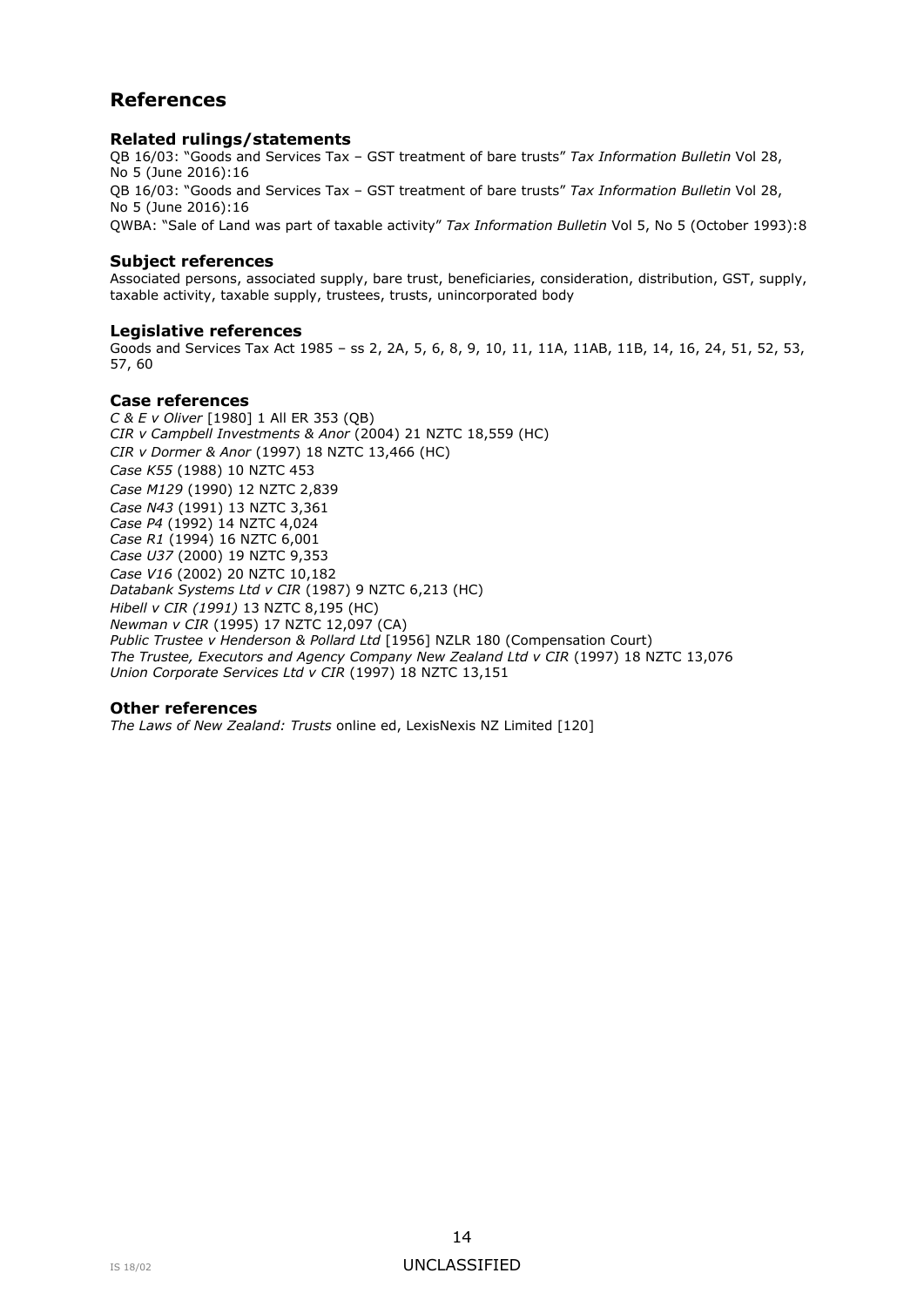# **Appendix – Legislation**

1. Section 2 definition of "associated supply"

#### **associated supply** means—

- (a) a supply for which the supplier and recipient are associated persons:
- (b) a supply of a right, under an equity security or participatory security, to receive for no consideration, or consideration at other than the open market value, a supply of goods and services that is—
	- (i) not an exempt supply; and
	- (ii) not a supply relating to the control of the issuer of the equity security or participatory security
- 2. Section 2 definition of "unincorporated body":

**unincorporated body** means an unincorporated body of persons, including a partnership, a joint venture, and the trustees of a trust

#### 3. Section 2A provides:

#### **2A(1) [Associated persons defined]**

In this Act, **[associated persons](http://prod.resource.wkasiapacific.com/resource/scion/citation/pit/io744740sl26712399/NTSLEG1_HANDLE?cfu=WKAP&cpid=WKAP-TAL-IC&uAppCtx=RWI)** or persons associated with each other are—

(a) two companies if a group of persons—

- (i) has voting interests in each of those companies of 50% or more when added together; or
- (ii) has market value interests in each of those companies of 50% or more when added together and a market value circumstance exists in respect of either [company;](http://prod.resource.wkasiapacific.com/resource/scion/citation/pit/io744740sl26712418/NTSLEG1_HANDLE?cfu=WKAP&cpid=WKAP-TAL-IC&uAppCtx=RWI) or
- (iii) has control of each of those companies by any other means whatsoever:
- (b) a [company](http://prod.resource.wkasiapacific.com/resource/scion/citation/pit/io744740sl26712418/NTSLEG1_HANDLE?cfu=WKAP&cpid=WKAP-TAL-IC&uAppCtx=RWI) and a [person](http://prod.resource.wkasiapacific.com/resource/scion/citation/pit/io744740sl26712490/NTSLEG1_HANDLE?cfu=WKAP&cpid=WKAP-TAL-IC&uAppCtx=RWI) other than a [company](http://prod.resource.wkasiapacific.com/resource/scion/citation/pit/io744740sl26712418/NTSLEG1_HANDLE?cfu=WKAP&cpid=WKAP-TAL-IC&uAppCtx=RWI) if the [person](http://prod.resource.wkasiapacific.com/resource/scion/citation/pit/io744740sl26712490/NTSLEG1_HANDLE?cfu=WKAP&cpid=WKAP-TAL-IC&uAppCtx=RWI) has—
	- (i) a voting interest in the [company](http://prod.resource.wkasiapacific.com/resource/scion/citation/pit/io744740sl26712418/NTSLEG1_HANDLE?cfu=WKAP&cpid=WKAP-TAL-IC&uAppCtx=RWI) of 25% or more; or
	- (ii) a market value interest in the [company](http://prod.resource.wkasiapacific.com/resource/scion/citation/pit/io744740sl26712418/NTSLEG1_HANDLE?cfu=WKAP&cpid=WKAP-TAL-IC&uAppCtx=RWI) of 25% or more and a market value circumstance exists in respect of the [company:](http://prod.resource.wkasiapacific.com/resource/scion/citation/pit/io744740sl26712418/NTSLEG1_HANDLE?cfu=WKAP&cpid=WKAP-TAL-IC&uAppCtx=RWI)
- (bb) a [person,](http://prod.resource.wkasiapacific.com/resource/scion/citation/pit/io744740sl26712490/NTSLEG1_HANDLE?cfu=WKAP&cpid=WKAP-TAL-IC&uAppCtx=RWI) or a branch or division of the [person](http://prod.resource.wkasiapacific.com/resource/scion/citation/pit/io744740sl26712490/NTSLEG1_HANDLE?cfu=WKAP&cpid=WKAP-TAL-IC&uAppCtx=RWI) that is treated as a separate [person](http://prod.resource.wkasiapacific.com/resource/scion/citation/pit/io744740sl26712490/NTSLEG1_HANDLE?cfu=WKAP&cpid=WKAP-TAL-IC&uAppCtx=RWI) under section [56B,](http://prod.resource.wkasiapacific.com/resource/scion/citation/pit/io744829sl26715806/NTSLEG1_HANDLE?cfu=WKAP&cpid=WKAP-TAL-IC&uAppCtx=RWI) and another branch or division of the [person](http://prod.resource.wkasiapacific.com/resource/scion/citation/pit/io744740sl26712490/NTSLEG1_HANDLE?cfu=WKAP&cpid=WKAP-TAL-IC&uAppCtx=RWI) that is treated as a separate [person](http://prod.resource.wkasiapacific.com/resource/scion/citation/pit/io744740sl26712490/NTSLEG1_HANDLE?cfu=WKAP&cpid=WKAP-TAL-IC&uAppCtx=RWI) under section [56B:](http://prod.resource.wkasiapacific.com/resource/scion/citation/pit/io744829sl26715806/NTSLEG1_HANDLE?cfu=WKAP&cpid=WKAP-TAL-IC&uAppCtx=RWI)
- (c) two persons who are—
	- (i) connected by blood relationship:
	- (ii) connected by marriage, civil union or de facto relationship:
	- (iii) connected by adoption:
	- (iv) (*repealed*)
- (cb) a [trustee](http://prod.resource.wkasiapacific.com/resource/scion/citation/pit/io744740sl26712546/NTSLEG1_HANDLE?cfu=WKAP&cpid=WKAP-TAL-IC&uAppCtx=RWI) of a trust and another [person](http://prod.resource.wkasiapacific.com/resource/scion/citation/pit/io744740sl26712490/NTSLEG1_HANDLE?cfu=WKAP&cpid=WKAP-TAL-IC&uAppCtx=RWI) [\(person](http://prod.resource.wkasiapacific.com/resource/scion/citation/pit/io744740sl26712490/NTSLEG1_HANDLE?cfu=WKAP&cpid=WKAP-TAL-IC&uAppCtx=RWI) A), if—
	- (i) [person](http://prod.resource.wkasiapacific.com/resource/scion/citation/pit/io744740sl26712490/NTSLEG1_HANDLE?cfu=WKAP&cpid=WKAP-TAL-IC&uAppCtx=RWI) A is associated with another [person](http://prod.resource.wkasiapacific.com/resource/scion/citation/pit/io744740sl26712490/NTSLEG1_HANDLE?cfu=WKAP&cpid=WKAP-TAL-IC&uAppCtx=RWI) (the relative) under paragraph (c); and
	- (ii) the relative is associated with the [trustee](http://prod.resource.wkasiapacific.com/resource/scion/citation/pit/io744740sl26712546/NTSLEG1_HANDLE?cfu=WKAP&cpid=WKAP-TAL-IC&uAppCtx=RWI) under paragraph (f):
- (d) a [partnership](http://prod.resource.wkasiapacific.com/resource/scion/citation/pit/io744740sl170615741/NTSLEG1_HANDLE?cfu=WKAP&cpid=WKAP-TAL-IC&uAppCtx=RWI) and a [partner](http://prod.resource.wkasiapacific.com/resource/scion/citation/pit/io744740sl467265315/NTSLEG1_HANDLE?cfu=WKAP&cpid=WKAP-TAL-IC&uAppCtx=RWI) in the [partnership:](http://prod.resource.wkasiapacific.com/resource/scion/citation/pit/io744740sl170615741/NTSLEG1_HANDLE?cfu=WKAP&cpid=WKAP-TAL-IC&uAppCtx=RWI)
- (e) a [partnership](http://prod.resource.wkasiapacific.com/resource/scion/citation/pit/io744740sl170615741/NTSLEG1_HANDLE?cfu=WKAP&cpid=WKAP-TAL-IC&uAppCtx=RWI) and a [person](http://prod.resource.wkasiapacific.com/resource/scion/citation/pit/io744740sl26712490/NTSLEG1_HANDLE?cfu=WKAP&cpid=WKAP-TAL-IC&uAppCtx=RWI) if the [person](http://prod.resource.wkasiapacific.com/resource/scion/citation/pit/io744740sl26712490/NTSLEG1_HANDLE?cfu=WKAP&cpid=WKAP-TAL-IC&uAppCtx=RWI) is associated with a [partner](http://prod.resource.wkasiapacific.com/resource/scion/citation/pit/io744740sl467265315/NTSLEG1_HANDLE?cfu=WKAP&cpid=WKAP-TAL-IC&uAppCtx=RWI) in the [partnership:](http://prod.resource.wkasiapacific.com/resource/scion/citation/pit/io744740sl170615741/NTSLEG1_HANDLE?cfu=WKAP&cpid=WKAP-TAL-IC&uAppCtx=RWI)
- (f) a [trustee](http://prod.resource.wkasiapacific.com/resource/scion/citation/pit/io744740sl26712546/NTSLEG1_HANDLE?cfu=WKAP&cpid=WKAP-TAL-IC&uAppCtx=RWI) of a trust and a [person](http://prod.resource.wkasiapacific.com/resource/scion/citation/pit/io744740sl26712490/NTSLEG1_HANDLE?cfu=WKAP&cpid=WKAP-TAL-IC&uAppCtx=RWI) who has benefited or is eligible to benefit under the trust, except if, in relation to a supply of [goods](http://prod.resource.wkasiapacific.com/resource/scion/citation/pit/io744740sl26712448/NTSLEG1_HANDLE?cfu=WKAP&cpid=WKAP-TAL-IC&uAppCtx=RWI) and [services,](http://prod.resource.wkasiapacific.com/resource/scion/citation/pit/io744740sl26712509/NTSLEG1_HANDLE?cfu=WKAP&cpid=WKAP-TAL-IC&uAppCtx=RWI)-

### IS 18/02 UNCLASSIFIED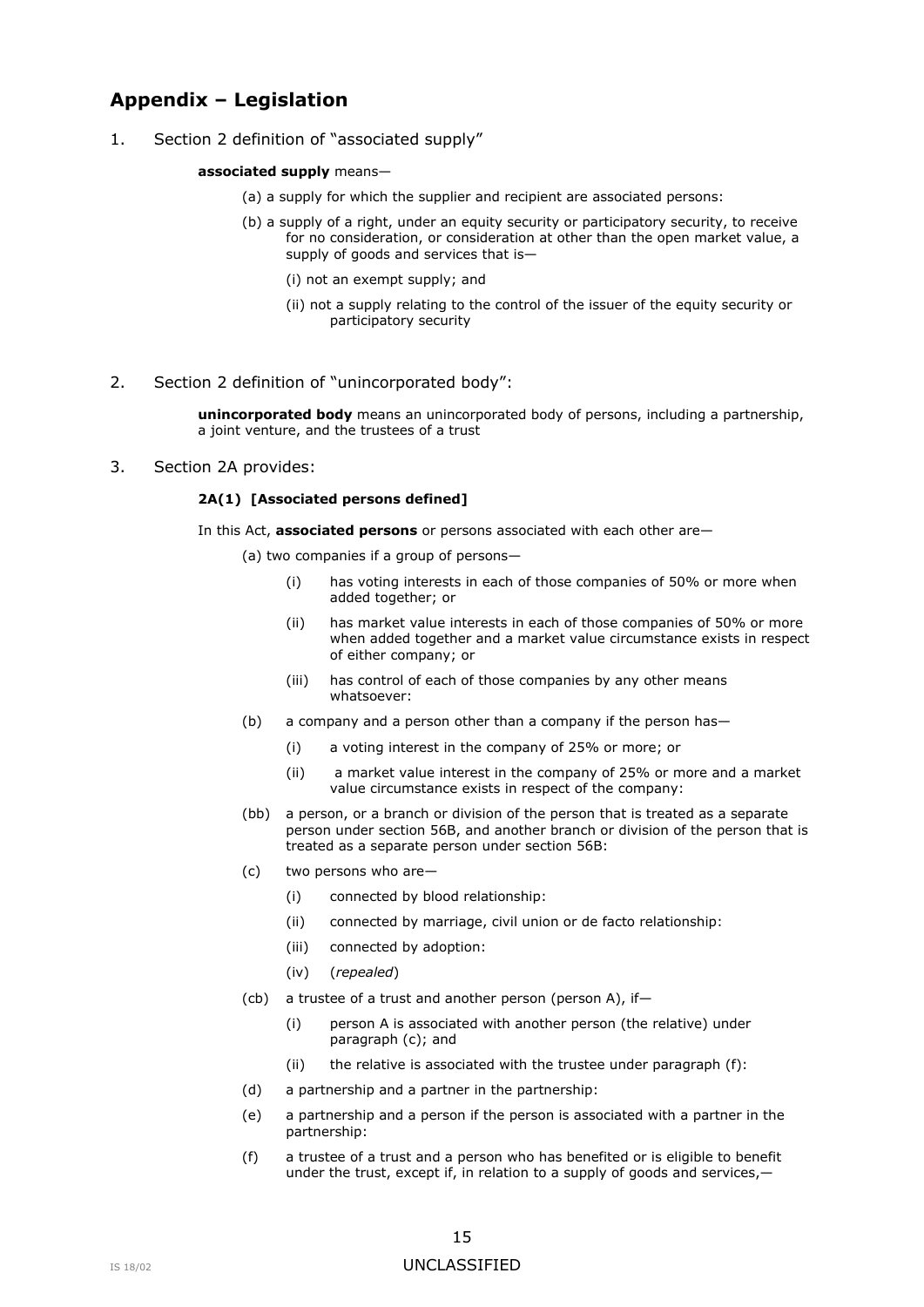- (i) the [trustee](http://prod.resource.wkasiapacific.com/resource/scion/citation/pit/io744740sl26712546/NTSLEG1_HANDLE?cfu=WKAP&cpid=WKAP-TAL-IC&uAppCtx=RWI) is a charitable or [non-profit body](http://prod.resource.wkasiapacific.com/resource/scion/citation/pit/io744740sl26712480/NTSLEG1_HANDLE?cfu=WKAP&cpid=WKAP-TAL-IC&uAppCtx=RWI) with wholly or principally charitable, benevolent, philanthropic, or cultural purposes and the supply is made in carrying out these purposes; or
- (ii) the [person](http://prod.resource.wkasiapacific.com/resource/scion/citation/pit/io744740sl26712490/NTSLEG1_HANDLE?cfu=WKAP&cpid=WKAP-TAL-IC&uAppCtx=RWI) is a charitable or [non-profit body](http://prod.resource.wkasiapacific.com/resource/scion/citation/pit/io744740sl26712480/NTSLEG1_HANDLE?cfu=WKAP&cpid=WKAP-TAL-IC&uAppCtx=RWI) with wholly or principally charitable, benevolent, philanthropic, or cultural purposes and the supply enables them to carry out these purposes:
- (g) a [trustee](http://prod.resource.wkasiapacific.com/resource/scion/citation/pit/io744740sl26712546/NTSLEG1_HANDLE?cfu=WKAP&cpid=WKAP-TAL-IC&uAppCtx=RWI) of a trust and a settlor of the trust, except if the [trustee](http://prod.resource.wkasiapacific.com/resource/scion/citation/pit/io744740sl26712546/NTSLEG1_HANDLE?cfu=WKAP&cpid=WKAP-TAL-IC&uAppCtx=RWI) is a charitable or [non-profit body](http://prod.resource.wkasiapacific.com/resource/scion/citation/pit/io744740sl26712480/NTSLEG1_HANDLE?cfu=WKAP&cpid=WKAP-TAL-IC&uAppCtx=RWI) with wholly or principally charitable, benevolent, philanthropic or cultural purposes:
- (h) a [trustee](http://prod.resource.wkasiapacific.com/resource/scion/citation/pit/io744740sl26712546/NTSLEG1_HANDLE?cfu=WKAP&cpid=WKAP-TAL-IC&uAppCtx=RWI) of a trust and a [trustee](http://prod.resource.wkasiapacific.com/resource/scion/citation/pit/io744740sl26712546/NTSLEG1_HANDLE?cfu=WKAP&cpid=WKAP-TAL-IC&uAppCtx=RWI) of another trust if the same [person](http://prod.resource.wkasiapacific.com/resource/scion/citation/pit/io744740sl26712490/NTSLEG1_HANDLE?cfu=WKAP&cpid=WKAP-TAL-IC&uAppCtx=RWI) is a settlor of both trusts, except if, in relation to a supply of [goods](http://prod.resource.wkasiapacific.com/resource/scion/citation/pit/io744740sl26712448/NTSLEG1_HANDLE?cfu=WKAP&cpid=WKAP-TAL-IC&uAppCtx=RWI) and [services,](http://prod.resource.wkasiapacific.com/resource/scion/citation/pit/io744740sl26712509/NTSLEG1_HANDLE?cfu=WKAP&cpid=WKAP-TAL-IC&uAppCtx=RWI)—
- (i) either [trustee](http://prod.resource.wkasiapacific.com/resource/scion/citation/pit/io744740sl26712546/NTSLEG1_HANDLE?cfu=WKAP&cpid=WKAP-TAL-IC&uAppCtx=RWI) is a charitable or [non-profit body](http://prod.resource.wkasiapacific.com/resource/scion/citation/pit/io744740sl26712480/NTSLEG1_HANDLE?cfu=WKAP&cpid=WKAP-TAL-IC&uAppCtx=RWI) with wholly or principally charitable, benevolent, philanthropic, or cultural purposes; and
	- (ii) the supply is made in, or enables, the carrying out of the charitable, benevolent, philanthropic, or cultural purposes:
	- (i) a [person](http://prod.resource.wkasiapacific.com/resource/scion/citation/pit/io744740sl26712490/NTSLEG1_HANDLE?cfu=WKAP&cpid=WKAP-TAL-IC&uAppCtx=RWI) [\(person](http://prod.resource.wkasiapacific.com/resource/scion/citation/pit/io744740sl26712490/NTSLEG1_HANDLE?cfu=WKAP&cpid=WKAP-TAL-IC&uAppCtx=RWI) A) and another [person](http://prod.resource.wkasiapacific.com/resource/scion/citation/pit/io744740sl26712490/NTSLEG1_HANDLE?cfu=WKAP&cpid=WKAP-TAL-IC&uAppCtx=RWI) [\(person](http://prod.resource.wkasiapacific.com/resource/scion/citation/pit/io744740sl26712490/NTSLEG1_HANDLE?cfu=WKAP&cpid=WKAP-TAL-IC&uAppCtx=RWI) B) if—
	- (i) [person](http://prod.resource.wkasiapacific.com/resource/scion/citation/pit/io744740sl26712490/NTSLEG1_HANDLE?cfu=WKAP&cpid=WKAP-TAL-IC&uAppCtx=RWI) B is associated with a third [person](http://prod.resource.wkasiapacific.com/resource/scion/citation/pit/io744740sl26712490/NTSLEG1_HANDLE?cfu=WKAP&cpid=WKAP-TAL-IC&uAppCtx=RWI) [\(person](http://prod.resource.wkasiapacific.com/resource/scion/citation/pit/io744740sl26712490/NTSLEG1_HANDLE?cfu=WKAP&cpid=WKAP-TAL-IC&uAppCtx=RWI) C) under any one of paragraphs (a) to (h); and
	- (ii) [person](http://prod.resource.wkasiapacific.com/resource/scion/citation/pit/io744740sl26712490/NTSLEG1_HANDLE?cfu=WKAP&cpid=WKAP-TAL-IC&uAppCtx=RWI) C is associated with [person](http://prod.resource.wkasiapacific.com/resource/scion/citation/pit/io744740sl26712490/NTSLEG1_HANDLE?cfu=WKAP&cpid=WKAP-TAL-IC&uAppCtx=RWI) A under any one of paragraphs (a) to  $(h)$ .

#### 4. Section 51 provides:

#### **51 Persons making supplies in course of taxable activity to be registered**

- (1) Subject to this Act, every person who, on or after 1 October 1986, carries on any taxable activity and is not registered, becomes liable to be registered—
	- (a) at the end of any month where the total value of supplies made in New Zealand in that month and the 11 months immediately preceding that month in the course of carrying on all taxable activities has exceeded \$60,000 (or such larger amount as the Governor-General may, from time to time, by Order in Council declare):

provided that a person does not become liable to be registered by virtue of this paragraph where the Commissioner is satisfied that the value of those supplies in the period of 12 months beginning on the day after the last day of the period referred to in the said paragraph will not exceed that amount:

(b) at the commencement of any month where there are reasonable grounds for believing that the total value of the supplies to be made in New Zealand in that month and the 11 months immediately following that month will exceed the amount specified in paragraph (a):

provided that any such person shall not become liable where the Commissioner is satisfied that that value will exceed that amount in that period solely as a consequence of—

- (c) any ending of, including a premature ending of, or any substantial and permanent reduction in the size or scale of, any taxable activity carried on by that person; or
- (d) the replacement of any plant or other capital asset used in any taxable activity carried on by that person; or
- (e) the supply, to persons who are non-residents but are physically present in New Zealand, of telecommunications services that are treated as being supplied in New Zealand under [sections 8\(6\)](http://legislation.govt.nz/act/public/1985/0141/latest/link.aspx?search=ts_act%40bill%40regulation%40deemedreg_goods+and+services+tax+act_resel_25_a&p=1&id=DLM82299#DLM82299) and [8A.](http://legislation.govt.nz/act/public/1985/0141/latest/link.aspx?search=ts_act%40bill%40regulation%40deemedreg_goods+and+services+tax+act_resel_25_a&p=1&id=DLM82416#DLM82416)
- (1B) For the purposes of determining under subsection (1) the liability of a unit title body corporate to be registered, the value of a supply of a service made by the body corporate to a member is not included in the total value of supplies made in New Zealand by the body corporate.
- (1C) For the purposes of subsection (1), if the person is a non-resident supplier of remote services to which section  $8(3)(c)$  applies, then in determining whether the person is liable to be registered, the person may use a fair and reasonable method of converting foreign currency amounts into New Zealand currency amounts.

## IS 18/02 UNCLASSIFIED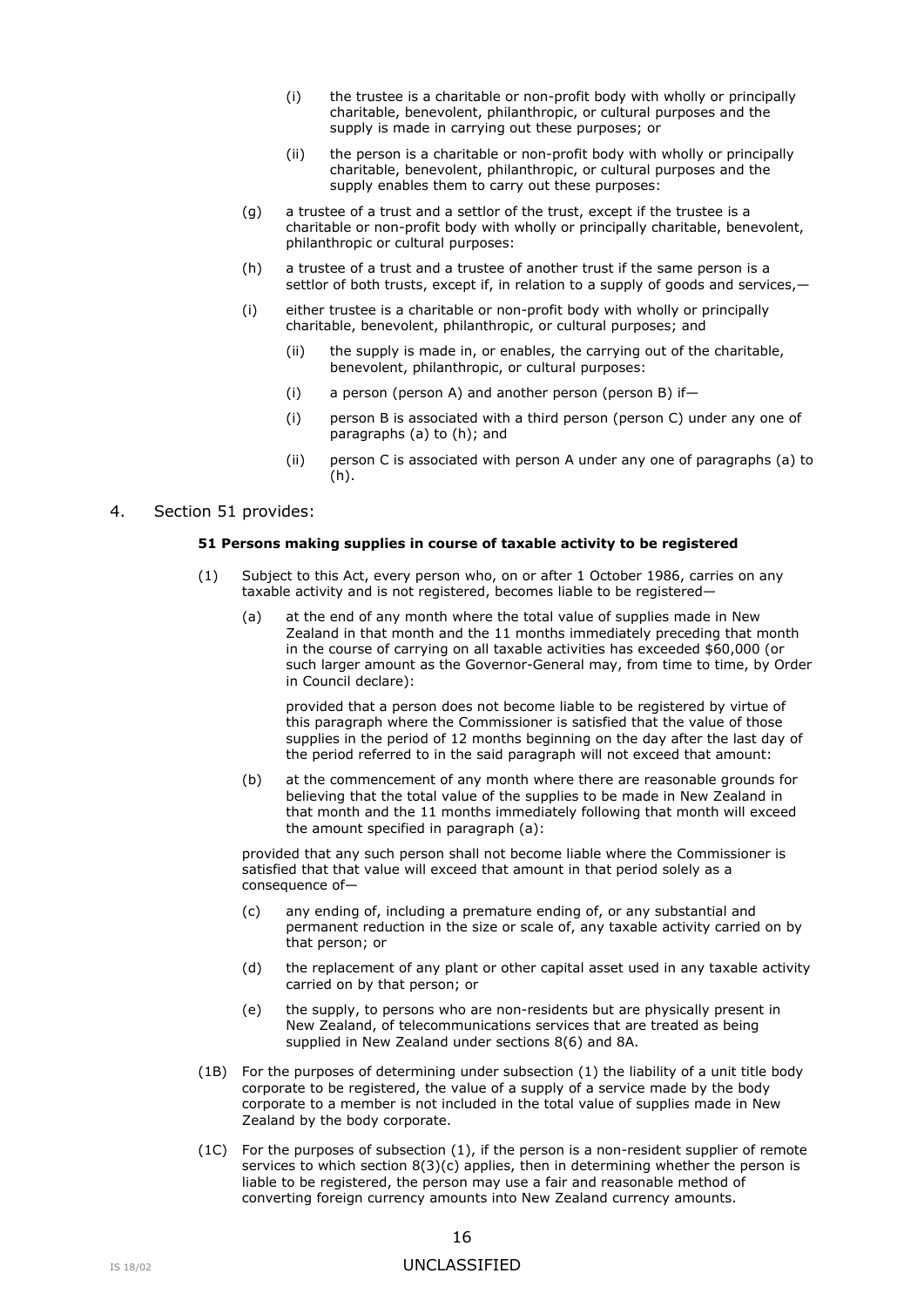- (2) Every person who, by virtue of subsection (1), becomes liable to be registered shall apply to the Commissioner in the prescribed form for registration under this Act, within 21 days of becoming so liable, and provide the Commissioner with such further particulars as the Commissioner may require for the purpose of registering that person.
- (3) Notwithstanding subsections (1) and (2), every person who satisfies the Commissioner that, on or after 1 October 1986,—

(a) that person is carrying on any taxable activity; or

(b) that person intends to carry on any taxable activity from a specified date,—

may apply to the Commissioner in the prescribed form for registration under this Act, and provide the Commissioner with such further particulars as the Commissioner may require for the purpose of registering that person.

- (4) Where any person has—
	- (a) made application for registration pursuant to subsection (2), (3), or section 54B, and the Commissioner is satisfied that that person is eligible to be registered under this Act, that person shall be a registered person for the purposes of this Act with effect from such date as the Commissioner may determine; or
	- (b) not made application for registration pursuant to subsection (2), and the Commissioner is satisfied that that person is liable to be registered under this Act, that person shall be a registered person for the purposes of this Act with effect from the date on which that person first became liable to be registered under this Act:

provided that the Commissioner may, having regard to the circumstances of the case, determine that person to be a registered person from such later date as the Commissioner considers equitable.

- (5) Notwithstanding anything in this Act, where any taxable activity is carried on by any non-profit body in branches or divisions, that non-profit body may apply to the Commissioner for any such branch or division to be a separate person for the purposes of this section, and if each such branch or division maintains an independent system of accounting and can be separately identified by reference to the nature of the activities carried on or the location of that branch or division, each such branch or division shall be deemed to be a separate person, and not a part of the non-profit body, and, where any such branch or division is a separate person pursuant to this subsection, any taxable activity carried on by that branch or division shall, to that extent, be deemed not to be carried on by the non-profit body first mentioned in this subsection.
- (5B) A unit title body corporate that is registered under this Act as a result of an application under subsection (3) made on a date (the **application date**) on or after the date of introduction of the Taxation (Annual Rates for 2015–16, Research and Development, and Remedial Matters) Bill must be registered with effect from a date after the application date.
- (6) The provisions of this Act relating to the determination of the value of any supply of goods and services shall apply for the purposes of this section, with the modification that no regard shall be had to any tax charged in respect of any such supply.
- (7) An application for registration under this Act purporting to be made by or on behalf of any person shall for all purposes be deemed to have been made by that person or by that person's authority, as the case may be, unless the contrary is proved.

### 5. Section 52 provides:

#### **52 Cancellation of registration**

- (1) Subject to this Act, every registered person who carries on any taxable activity shall cease to be liable to be registered where at any time the Commissioner is satisfied that the value of that person's taxable supplies in the period of 12 months then beginning will be not more than the amount specified for the purposes of [section](http://legislation.govt.nz/act/public/1985/0141/latest/link.aspx?search=ts_act%40bill%40regulation%40deemedreg_goods+and+services+tax+act_resel_25_a&p=1&id=DLM84824#DLM84824)  [51\(1\).](http://legislation.govt.nz/act/public/1985/0141/latest/link.aspx?search=ts_act%40bill%40regulation%40deemedreg_goods+and+services+tax+act_resel_25_a&p=1&id=DLM84824#DLM84824)
- (2) Every person who, by virtue of subsection (1), ceases to be liable to be registered may request the Commissioner to cancel that person's registration, and if the

## IS 18/02 UNCLASSIFIED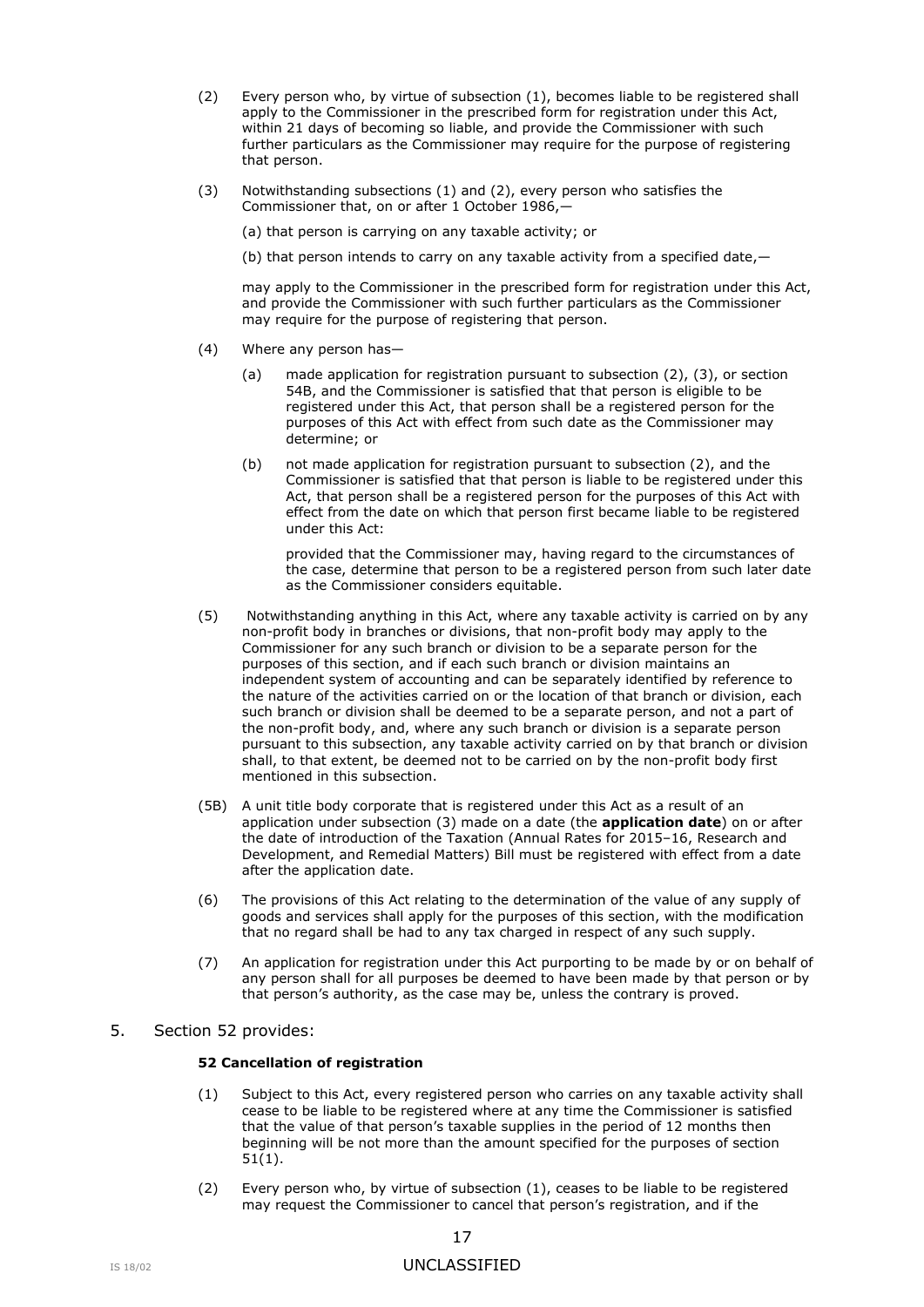Commissioner is at any time satisfied, as mentioned in subsection (1), the Commissioner shall cancel that person's registration with effect from the last day of the taxable period during which the Commissioner was so satisfied, or from such other date as may be determined by the Commissioner, and shall notify that person of the date on which the cancellation of the registration takes effect.

(3) Every registered person who ceases to carry on all taxable activities shall inform the Commissioner of that fact within 21 days of the date of cessation and the Commissioner shall cancel the registration of any such person with effect from the last day of the taxable period during which all such taxable activities ceased, or from such other date as may be determined by the Commissioner:

provided that the Commissioner shall not at any time cancel the registration of any such registered person if there are reasonable grounds for believing that the registered person will carry on any taxable activity at any time within 12 months from that date of cessation.

- (4) Any information provided by a registered person to the Commissioner under subsection (3) must include the date on which the person ceased to carry on all taxable activities and whether or not the person intends to carry on any taxable activity within 12 months from that date.
- (5) Where the Commissioner is satisfied that a registered person is not carrying on a taxable activity the Commissioner may cancel that person's registration with effect from the last day of the taxable period during which the Commissioner was so satisfied, or from such other date as may be determined by the Commissioner, and shall notify that person of the date on which the cancellation of the registration takes effect.
- (5A) Any date determined by the Commissioner for the cancellation of registration under subsection (5) may be retrospective to a date not earlier than—
	- (a) the last day of the taxable period during which taxable activity by the person ceased; or
	- (b) the date on which the person was registered under this Act, if the Commissioner is satisfied that the person did not, from that date, carry on any taxable activity.
- (6) [Repealed]
- (7) In subsections (5) and (5A), for a non-resident person who is not registered under [section 54B,](http://legislation.govt.nz/act/public/1985/0141/latest/link.aspx?search=ts_act%40bill%40regulation%40deemedreg_goods+and+services+tax+act_resel_25_a&p=1&id=DLM6032729#DLM6032729) a taxable activity means a taxable activity carried on in New Zealand.
- (8) If a unit title body corporate is a registered person on the date of introduction of the Taxation (Annual Rates for 2015–16, Research and Development, and Remedial Matters) Bill and the registration is later cancelled after an application under subsection (2), the cancellation must take effect on or after the date on which the unit title body corporate applies for cancellation of the registration.
- (9) If a unit title body corporate is registered under this Act with effect from a date (the **registration date**) after the date of introduction of the Taxation (Annual Rates for 2015–16, Research and Development, and Remedial Matters) Bill and the registration is later cancelled after an application under subsection (2), the cancellation must take effect on or after the later of—
	- (a) the date on which the unit title body corporate applies for cancellation of the registration:
	- (b) the day that is 4 years after the registration date.

#### 6. Section 57(2) provides:

#### **57 Unincorporated bodies**

- (1) [Repealed]
- (2) Where an unincorporated body that carries on any taxable activity is registered pursuant to this Act,—
	- (a) the members of that body shall not themselves be registered or liable to be registered under this Act in relation to the carrying on of that taxable activity; and